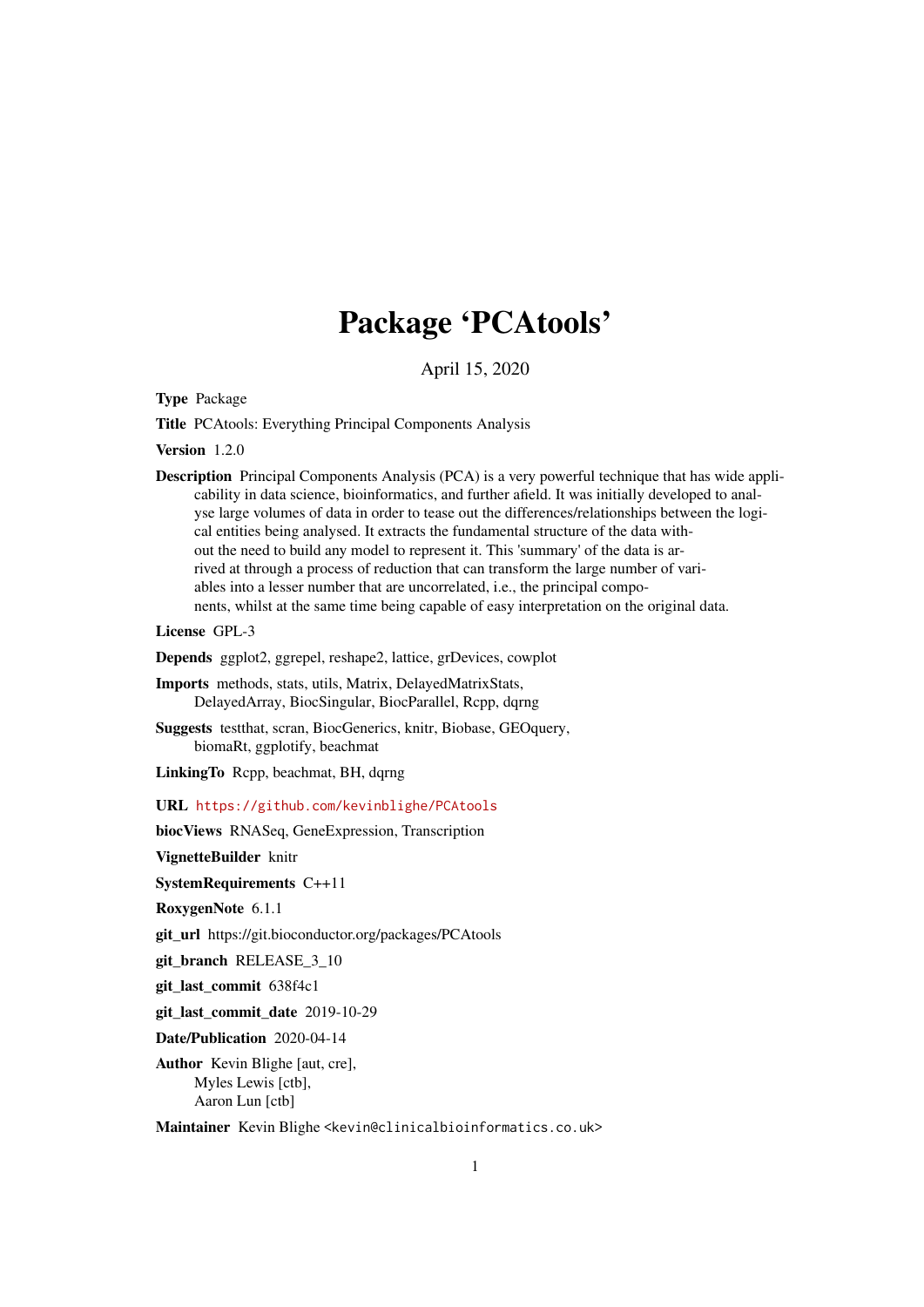## <span id="page-1-0"></span>R topics documented:

| Index |  |
|-------|--|

PCAtools-package *PCAtools: everything Principal Component Analysis*

#### **Description**

Principal Component Analysis (PCA) is a very powerful technique that has wide applicability in data science, bioinformatics, and further afield. It was initially developed to analyse large volumes of data in order to tease out the differences/relationships between the logical entities being analysed. It extracts the fundamental structure of the data without the need to build any model to represent it. This 'summary' of the data is arrived at through a process of reduction that can transform the large number of variables into a lesser number that are uncorrelated (i.e. the 'principal component'), whilst at the same time being capable of easy interpretation on the original data [@PCAtools] [@BligheK]. \*PCAtools\* provides functions for data exploration via PCA, and allows the user to generate publication-ready figures. PCA is performed via \*BiocSingular\* [@Lun] - users can also identify optimal number of principal component via different metrics, such as elbow method and Horn's parallel analysis [@Horn] [@Buja], which has relevance for data reduction in single-cell RNA-seq (scRNA-seq) and high dimensional mass cytometry data.

biplot *biplot*

#### Description

Draw a bi-plot, comparing 2 selected principal components / eigenvectors.

```
biplot(pcaobj,
x = 'PC1',y = 'PC2',colby = NULL,
colkey = NULL,
singlecol = NULL,
```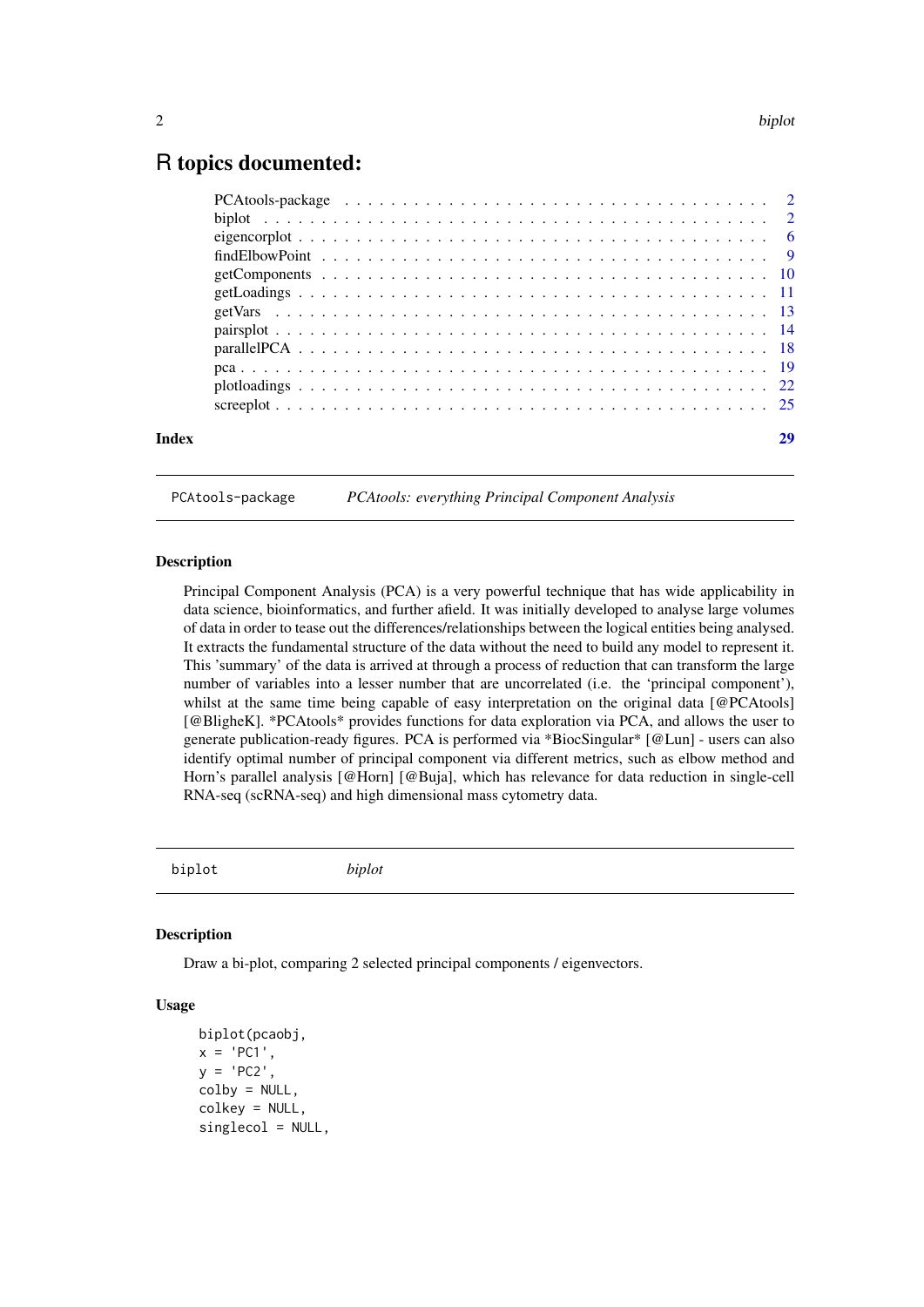#### biplot 3

```
shape = NULL,
shapekey = NULL,
pointSize = 3.0,
legendPosition = 'none',
legendLabSize = 12,
legendIconSize = 5.0,
xlim = NULL,
ylim = NULL,
lab = rownames(pcaobj$metadata),
labSize = 3.0,
labhjust = 1.5,
labvjust = 0,
selectLab = NULL,
drawConnectors = TRUE,
widthConnectors = 0.5,
colConnectors = 'grey50',
xlab = paste0(x, '', ',round(pcaobj$variance[x], digits=2),
  '% variation'),
xlabAngle = 0,
xlabhjust = 0.5,
xlabvjust = 0.5,
ylab = paste0(y, ', ',
  round(pcaobj$variance[y], digits=2),
  '% variation'),
ylabAngle = 0,
ylabhjust = 0.5,
ylabvjust = 0.5,
axisLabSize = 16,
title = '',
subtitle = 'caption = ',
titleLabSize = 16,
subtitleLabSize = 12,
captionLabSize = 12,
hline = NULL,
hlineType = 'longdash',
hlineCol = 'black',
hlineWidth = 0.4,
vline = NULL,
vlineType = 'longdash',
vlineCol = 'black',
vlineWidth = 0.4,
gridlines.major = TRUE,
gridlines.minor = TRUE,
borderWidth = 0.8,
borderColour = 'black',
returnPlot = TRUE)
```
#### Arguments

pcaobj Object of class 'pca' created by pca(). REQUIRED.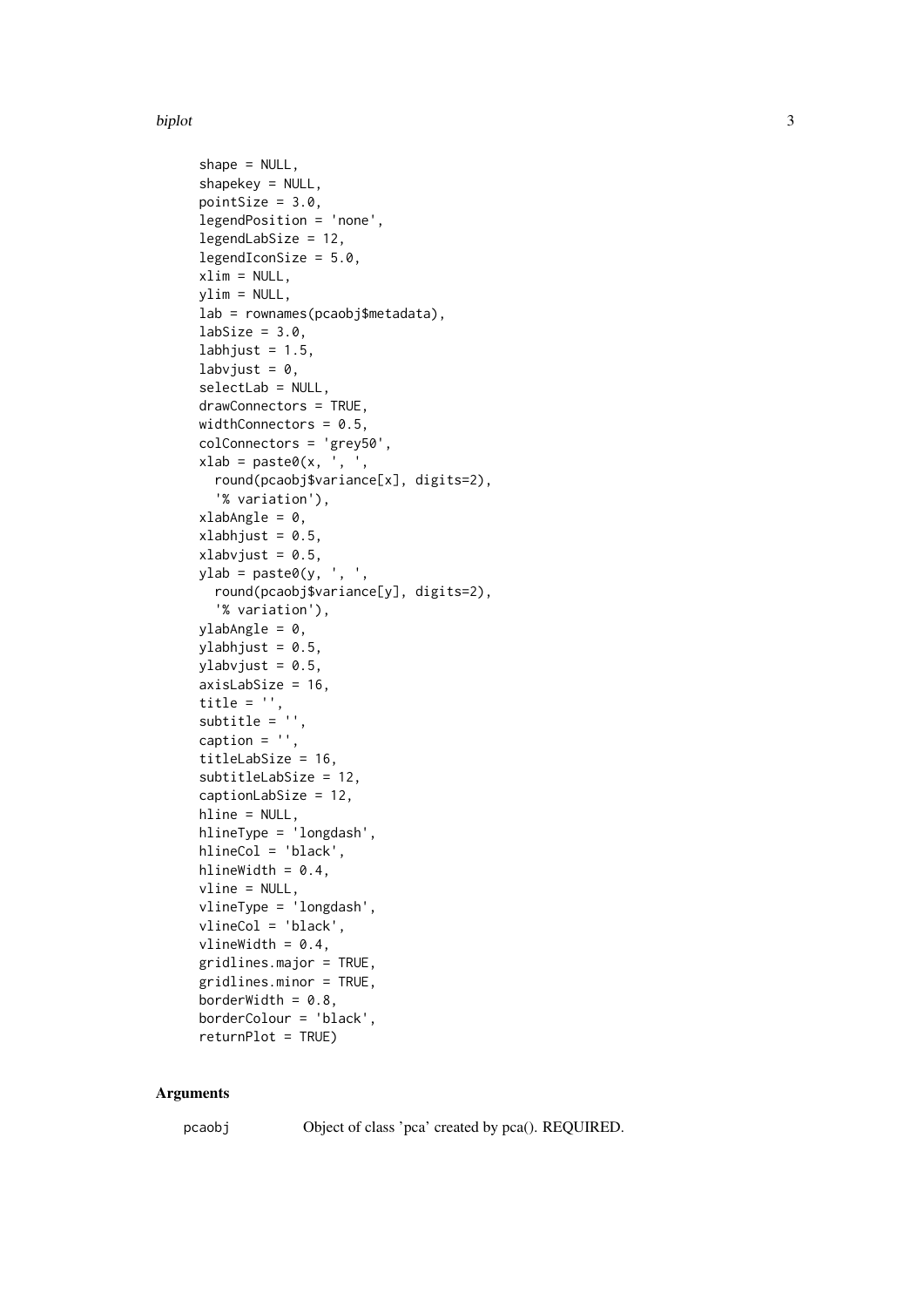| х               | A principal component to plot on x-axis. All principal component names are<br>stored in pcaobj\$label. DEFAULT = 'PC1'. REQUIRED.                                                                       |
|-----------------|---------------------------------------------------------------------------------------------------------------------------------------------------------------------------------------------------------|
| у               | A principal component to plot on y-axis. All principal component names are<br>stored in pcaobj\$label. DEFAULT = 'PC2'. REQUIRED.                                                                       |
| colby           | If NULL, all points will be coloured differently. If not NULL, value is assumed<br>to be a column name in pcaobj\$metadata relating to some grouping/categorical<br>variable. DEFAULT = NULL. OPTIONAL. |
| colkey          | Vector of name-value pairs relating to value passed to 'col', e.g., $c(A=')$ forestgreen',<br>B='gold'). DEFAULT = NULL. OPTIONAL.                                                                      |
| singlecol       | If specified, all points will be shaded by this colour. Overrides 'col'. DEFAULT<br>$=$ NULL. OPTIONAL.                                                                                                 |
| shape           | If NULL, all points will be have the same shape. If not NULL, value is assumed<br>to be a column name in pcaobj\$metadata relating to some grouping/categorical<br>variable. DEFAULT = NULL. OPTIONAL.  |
| shapekey        | Vector of name-value pairs relating to value passed to 'shape', e.g., $c(A=10,$<br>B=21). DEFAULT = NULL. OPTIONAL.                                                                                     |
| pointSize       | Size of plotted points. DEFAULT = $3.0$ . OPTIONAL.                                                                                                                                                     |
|                 | legendPosition Position of legend ('top', 'bottom', 'left', 'right', 'none'). DEFAULT = 'none'.<br>OPTIONAL.                                                                                            |
| legendLabSize   | Size of plot legend text. DEFAULT = $10$ . OPTIONAL.                                                                                                                                                    |
|                 | legendIconSize Size of plot legend icons / symbols. DEFAULT = 3.0. OPTIONAL.                                                                                                                            |
| xlim            | Limits of the x-axis. DEFAULT = NULL. OPTIONAL.                                                                                                                                                         |
| ylim            | Limits of the y-axis. DEFAULT = NULL. OPTIONAL.                                                                                                                                                         |
| lab             | A vector containing labels to add to the plot. DEFAULT = rownames(pcaobj\$metadata).<br>OPTIONAL.                                                                                                       |
| labSize         | Size of labels. DEFAULT = $3.0$ . OPTIONAL.                                                                                                                                                             |
| labhjust        | Horizontal adjustment of label. DEFAULT = 1.5. OPTIONAL.                                                                                                                                                |
| labvjust        | Vertical adjustment of label. DEFAULT = $0$ . OPTIONAL.                                                                                                                                                 |
| selectLab       | A vector containing a subset of lab to plot. DEFAULT = NULL. OPTIONAL.                                                                                                                                  |
| drawConnectors  | Logical, indicating whether or not to connect plot labels to their corresponding<br>points by line connectors. DEFAULT = TRUE. OPTIONAL.                                                                |
| widthConnectors |                                                                                                                                                                                                         |
|                 | Line width of connectors. DEFAULT = $0.5$ . OPTIONAL.                                                                                                                                                   |
| colConnectors   | Line colour of connectors. DEFAULT = $\text{°grey50}$ . OPTIONAL.                                                                                                                                       |
| xlab            | Label for x-axis. DEFAULT = paste0(x, ', ', round(pcaobj\$variance[x], dig-<br>its=2), '% variation'). OPTIONAL.                                                                                        |
| xlabAngle       | Rotation angle of x-axis labels. DEFAULT = $0$ . OPTIONAL.                                                                                                                                              |
| xlabhjust       | Horizontal adjustment of x-axis labels. DEFAULT = $0.5$ . OPTIONAL.                                                                                                                                     |
| xlabvjust       | Vertical adjustment of x-axis labels. DEFAULT = $0.5$ . OPTIONAL.                                                                                                                                       |
| ylab            | Label for y-axis. DEFAULT = paste0(y, ', ', round(pcaobj\$variance[y], dig-<br>its=2), '% variation'). OPTIONAL.                                                                                        |
| ylabAngle       | Rotation angle of y-axis labels. DEFAULT = $0$ . OPTIONAL.                                                                                                                                              |
| ylabhjust       | Horizontal adjustment of y-axis labels. DEFAULT = $0.5$ . OPTIONAL.                                                                                                                                     |
| ylabvjust       | Vertical adjustment of y-axis labels. DEFAULT = $0.5$ . OPTIONAL.                                                                                                                                       |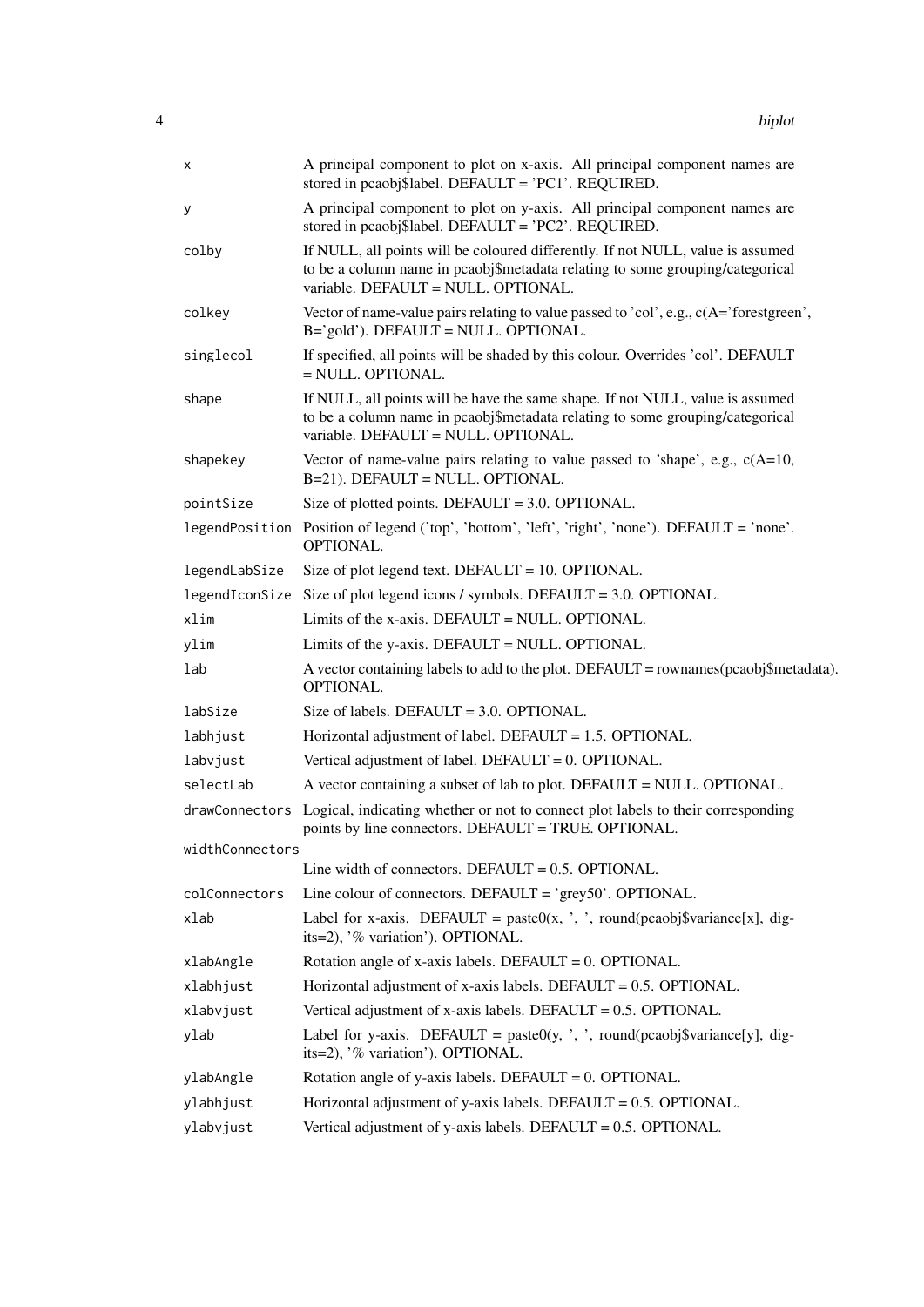#### <span id="page-4-0"></span>biplot 5

| axisLabSize                   | Size of $x$ - and $y$ -axis labels. DEFAULT = 16. OPTIONAL.                                                                                                                                                                                  |
|-------------------------------|----------------------------------------------------------------------------------------------------------------------------------------------------------------------------------------------------------------------------------------------|
| title                         | Plot title. DEFAULT = $\degree$ . OPTIONAL.                                                                                                                                                                                                  |
| subtitle                      | Plot subtitle. DEFAULT = $\degree$ . OPTIONAL.                                                                                                                                                                                               |
| caption                       | Plot caption. DEFAULT = ". OPTIONAL.                                                                                                                                                                                                         |
| titleLabSize                  | Size of plot title. DEFAULT = $16.$ OPTIONAL.                                                                                                                                                                                                |
| subtitleLabSize               |                                                                                                                                                                                                                                              |
|                               | Size of plot subtitle. DEFAULT = $12$ . OPTIONAL.                                                                                                                                                                                            |
| captionLabSize                | Size of plot caption. DEFAULT = $12$ . OPTIONAL.                                                                                                                                                                                             |
| hline                         | Draw one or more horizontal lines passing through this/these values on y-axis.<br>For single values, only a single numerical value is necessary. For multiple lines,<br>pass these as a vector, e.g., $c(60,90)$ . DEFAULT = NULL. OPTIONAL. |
| hlineType                     | Line type for hline ('blank', 'solid', 'dashed', 'dotted', 'dotdash', 'longdash',<br>'twodash'). DEFAULT = 'longdash'. OPTIONAL.                                                                                                             |
| hlineCol                      | Colour of hline. DEFAULT = 'black'. OPTIONAL.                                                                                                                                                                                                |
| hlineWidth                    | Width of hline. DEFAULT = $0.4$ . OPTIONAL.                                                                                                                                                                                                  |
| vline                         | Draw one or more vertical lines passing through this/these values on x-axis. For<br>single values, only a single numerical value is necessary. For multiple lines,<br>pass these as a vector, e.g., $c(60,90)$ . DEFAULT = NULL. OPTIONAL.   |
| vlineType                     | Line type for vline ('blank', 'solid', 'dashed', 'dotted', 'dotdash', 'longdash',<br>'twodash'). DEFAULT = 'longdash'. OPTIONAL.                                                                                                             |
| vlineCol                      | Colour of vline. DEFAULT = 'black'. OPTIONAL.                                                                                                                                                                                                |
| vlineWidth<br>gridlines.major | Width of vline. DEFAULT = $0.4$ . OPTIONAL.                                                                                                                                                                                                  |
|                               | Logical, indicating whether or not to draw major gridlines. DEFAULT = TRUE.<br>OPTIONAL.                                                                                                                                                     |
| gridlines.minor               |                                                                                                                                                                                                                                              |
|                               | Logical, indicating whether or not to draw minor gridlines. DEFAULT = TRUE.<br><b>OPTIONAL.</b>                                                                                                                                              |
| borderWidth                   | Width of the border on the x and y axes. DEFAULT = $0.8$ . OPTIONAL.                                                                                                                                                                         |
| borderColour                  | Colour of the border on the x and y axes. DEFAULT = $'black'$ . OPTIONAL.                                                                                                                                                                    |
| returnPlot                    | Logical, indicating whether or not to return the plot object. DEFAULT = TRUE.<br><b>OPTIONAL.</b>                                                                                                                                            |

## Value

A [ggplot2](#page-0-0) object.

## Author(s)

Kevin Blighe <kevin@clinicalbioinformatics.co.uk>, Aaron Lun

## Examples

options(scipen=10) options(digits=6) col <- 20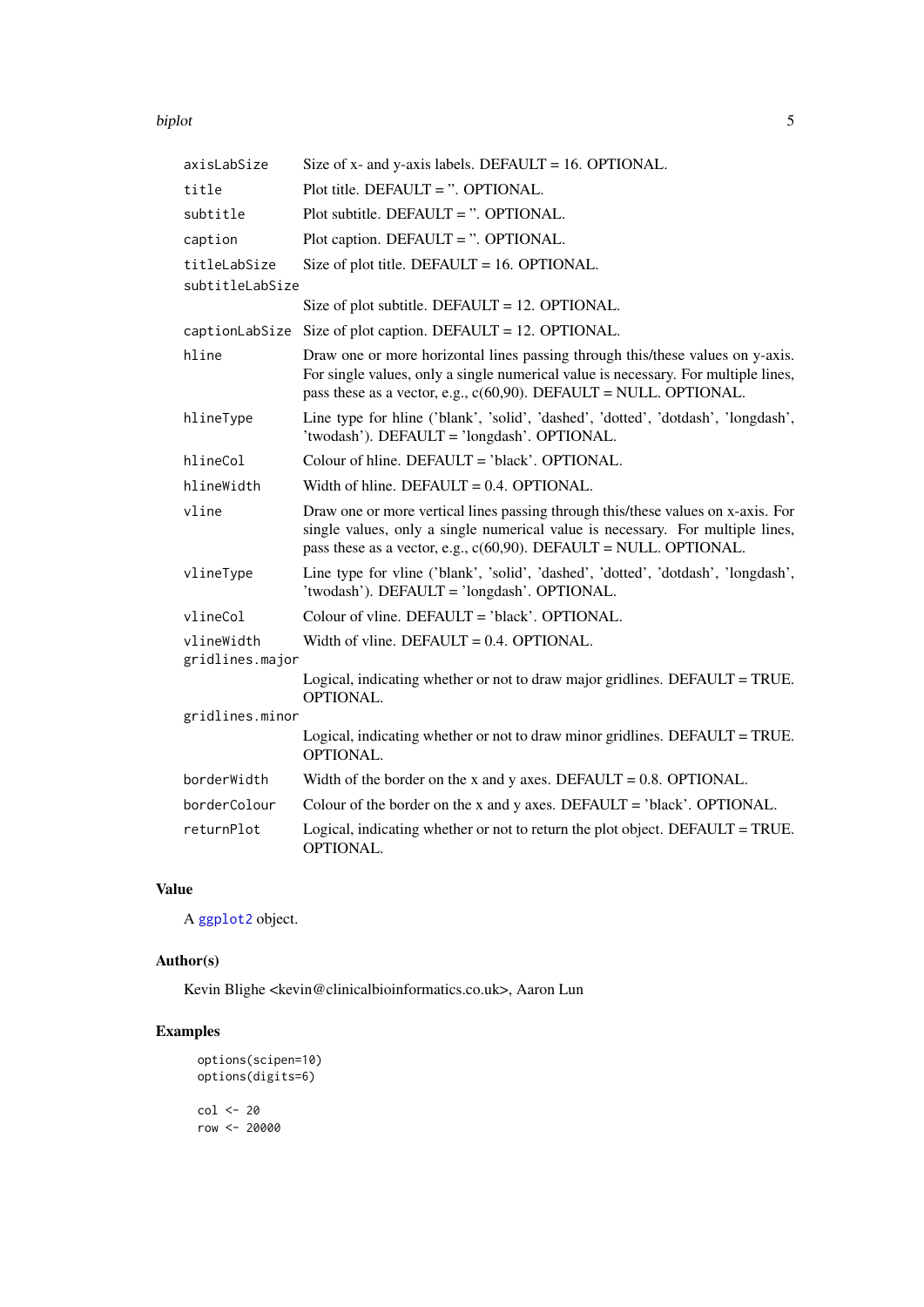```
mat1 <- matrix(
 rexp(col*row, rate = 0.1),
 ncol = colrownames(mat1) <- paste0('gene', 1:nrow(mat1))
colnames(mat1) <- paste0('sample', 1:ncol(mat1))
mat2 < -matrixrexp(col*row, rate = 0.1),
 ncol = colrownames(mat2) <- paste0('gene', 1:nrow(mat2))
colnames(mat2) <- paste0('sample', (ncol(mat1)+1):(ncol(mat1)+ncol(mat2)))
mat <- cbind(mat1, mat2)
metadata <- data.frame(row.names = colnames(mat))
metadata$Group <- rep(NA, ncol(mat))
metadata$Group[seq(1,40,2)] <- 'A'
metadata$Group[seq(2,40,2)] <- 'B'
metadata$CRP <- sample.int(100, size=ncol(mat), replace=TRUE)
metadata$ESR <- sample.int(100, size=ncol(mat), replace=TRUE)
p \le -pca(mat, metadata = metadata, removeVar = 0.1)biplot(p)
biplot(p, colby = 'Group', shape = 'Group')biplot(p, colby = 'Group', colkey = c(A = 'forestgreen', B = 'gold'),legendPosition = 'right')
biplot(p, colby = 'Group', colkey = c(A='forestgreen', B='gold').
  shape = 'Group', shapekey = c(A=10, B=21), legendPosition = 'bottom')
```
eigencorplot *eigencorplot*

#### Description

Correlate principal components to continuous variable metadata and test significancies of these.

```
eigencorplot(pcaobj,
  components = getComponents(pcaobj, seq_len(10)),
  metavars,
  titleX = ''.
  cexTitleX = 1.0,
  rotTitleX = 0,
  colTitleX = 'black',
  fontTitleX = 2,
  titleY = '',
  cexTitleY = 1.0,
  rotTitleY = 0,
```
<span id="page-5-0"></span>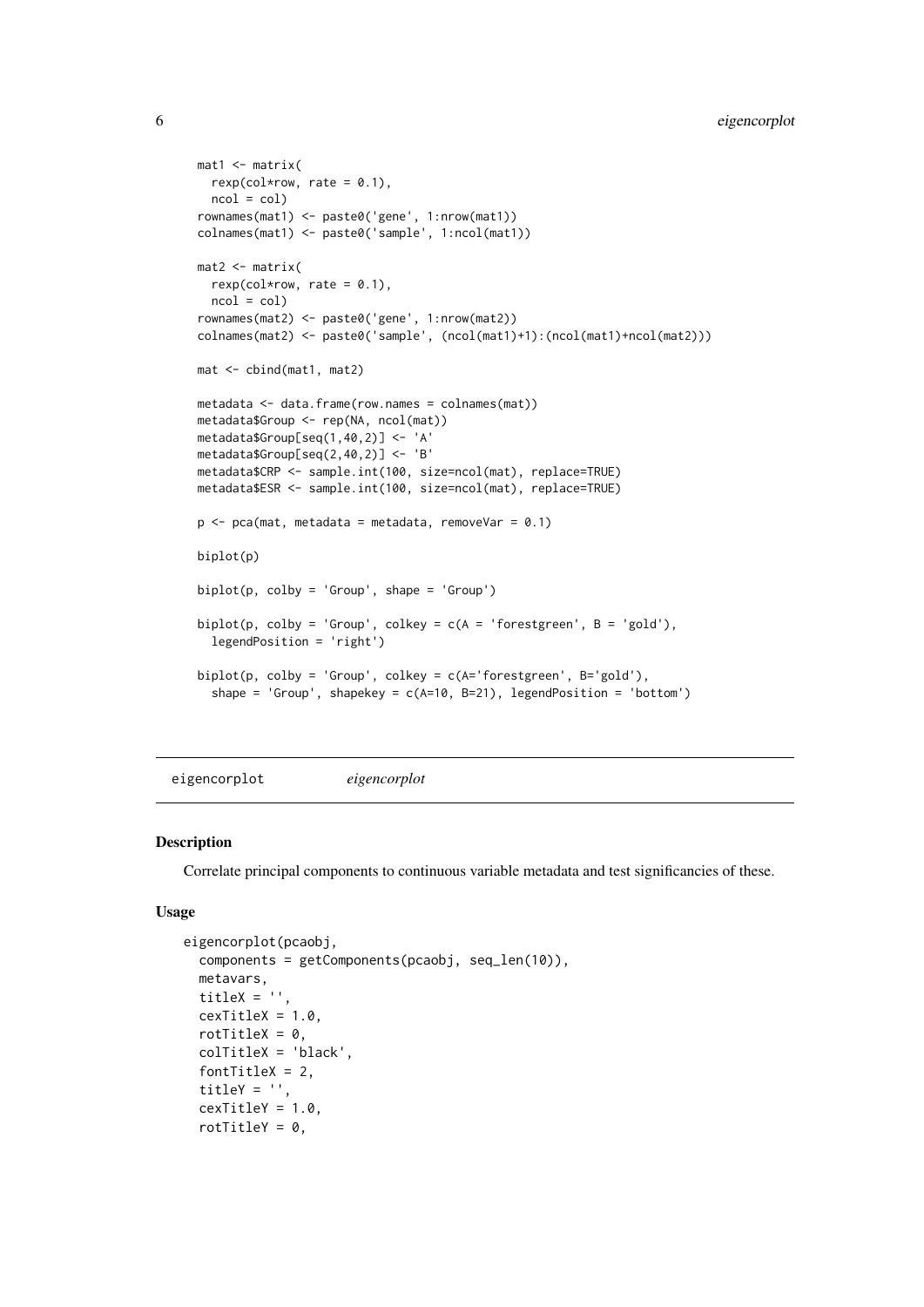## eigencorplot 7

```
colTitleY = 'black',
fontTitleY = 2,
cexLabX = 1.0,
rotLabX = 0,
colLabX = 'black',
fontLabX = 2,
cexLabY = 1.0,
rotLabY = 0,
colLabY = 'black',
fontLabY = 2,
posLab = 'bottomleft',
col = c('blue4', 'blue3', 'blue2', 'blue1', 'white',
 'red1', 'red2', 'red3', 'red4'),
posColKey = 'right',
cexLabColKey = 1.0,
cexCorval = 1.0,
colCorval = 'black',
fontCorval = 1,
scale = TRUE,
main = ''',cexMain = 2,
rotMain = 0,
colMain = 'black',
fontMain = 2,
corFUN = 'pearson',
corUSE = 'pairwise.complete.obs',
signifSymbols = c('***', '**', '*),
signifCutpoints = c(0, 0.001, 0.01, 0.05, 1),
colFrame = 'white',
plotRsquared = FALSE,
returnPlot = TRUE)
```
## Arguments

| pcaobi     | Object of class 'pca' created by pca(). REQUIRED.                                                                   |
|------------|---------------------------------------------------------------------------------------------------------------------|
| components | The principal components to be included in the plot. DEFAULT = $getCompo-$<br>nents(pcaobj, seq_len(10)). OPTIONAL. |
| metavars   | A vector of column names in metadata representing continuos variables. RE-<br><b>OUIRED.</b>                        |
| titleX     | $X$ -axis title. DEFAULT = ". OPTIONAL.                                                                             |
| cexTitleX  | $X$ -axis title cex. DEFAULT = 1.0. OPTIONAL.                                                                       |
| rotTitleX  | $X$ -axis title rotation in degrees. DEFAULT = 0. OPTIONAL.                                                         |
| colTitleX  | $X$ -axis title colour. DEFAULT = 'black'. OPTIONAL.                                                                |
| fontTitleX | X-axis title font style. 1, plain; 2, bold; 3, italic; 4, bold-italic. DEFAULT = 2.<br><b>OPTIONAL.</b>             |
| titleY     | $Y$ -axis title. DEFAULT = ". OPTIONAL.                                                                             |
| cexTitleY  | Y-axis title cex. DEFAULT = $1.0$ . OPTIONAL.                                                                       |
| rotTitleY  | Y-axis title rotation in degrees. DEFAULT = $0$ . OPTIONAL.                                                         |
| colTitleY  | Y-axis title colour. DEFAULT = 'black'. OPTIONAL.                                                                   |
|            |                                                                                                                     |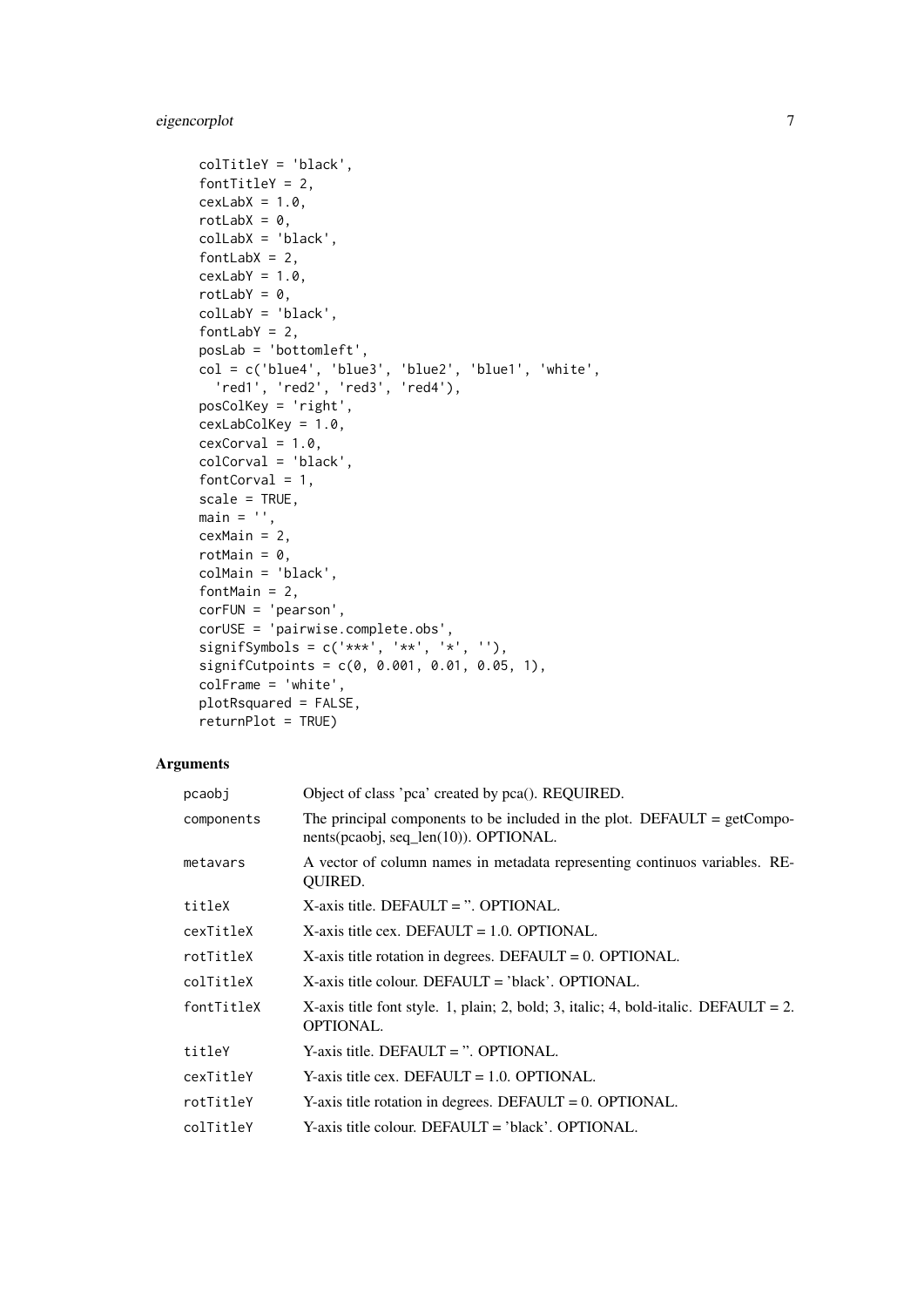| fontTitleY      | Y-axis title font style. 1, plain; 2, bold; 3, italic; 4, bold-italic. DEFAULT = 2.<br>OPTIONAL.                                                                                                                            |
|-----------------|-----------------------------------------------------------------------------------------------------------------------------------------------------------------------------------------------------------------------------|
| cexLabX         | $X$ -axis labels cex. DEFAULT = 1.0. OPTIONAL.                                                                                                                                                                              |
| rotLabX         | $X$ -axis labels rotation in degrees. DEFAULT = 0. OPTIONAL.                                                                                                                                                                |
| colLabX         | X-axis labels colour. DEFAULT = 'black'. OPTIONAL.                                                                                                                                                                          |
| fontLabX        | X-axis labels font style. 1, plain; 2, bold; 3, italic; 4, bold-italic. DEFAULT =<br>2. OPTIONAL.                                                                                                                           |
| cexLabY         | $Y$ -axis labels cex. DEFAULT = 1.0. OPTIONAL.                                                                                                                                                                              |
| rotLabY         | Y-axis labels rotation in degrees. DEFAULT = $0$ . OPTIONAL.                                                                                                                                                                |
| colLabY         | Y-axis labels colour. DEFAULT = 'black'. OPTIONAL.                                                                                                                                                                          |
| fontLabY        | Y-axis labels font style. 1, plain; 2, bold; 3, italic; 4, bold-italic. DEFAULT = 2.<br>OPTIONAL.                                                                                                                           |
| posLab          | Positioning of the X- and Y-axis labels. 'bottomleft', bottom and left; 'topright',<br>top and right; 'all', bottom / top and left /right; 'none', no labels. DEFAULT =<br>'bottomleft'. OPTIONAL.                          |
| col             | Colour shade gradient for RColorBrewer. DEFAULT = $c('blue4', 'blue3', 'blue2',$<br>'blue1', 'white', 'red1', 'red2', 'red3', 'red4'). OPTIONAL.                                                                            |
| posColKey       | Position of colour key. 'bottom', 'left', 'top', 'right'. DEFAULT = 'right'. OP-<br><b>TIONAL.</b>                                                                                                                          |
| cexLabColKey    | Colour key labels cex. DEFAULT = 1.0. OPTIONAL.                                                                                                                                                                             |
| cexCorval       | Correlation values cex. DEFAULT = $1.0$ . OPTIONAL.                                                                                                                                                                         |
| colCorval       | Correlation values colour. DEFAULT = 'black'. OPTIONAL.                                                                                                                                                                     |
| fontCorval      | Correlation values font style. 1, plain; 2, bold; 3, italic; 4, bold-italic. DEFAULT<br>$= 1.$ OPTIONAL.                                                                                                                    |
| scale           | Logical, indicating whether or not to scale the colour range to max and min cor<br>values. DEFAULT = TRUE. OPTIONAL.                                                                                                        |
| main            | Plot title. DEFAULT = $\degree$ . OPTIONAL.                                                                                                                                                                                 |
| cexMain         | Plot title cex. DEFAULT = $2$ . OPTIONAL.                                                                                                                                                                                   |
| rotMain         | Plot title rotation in degrees. DEFAULT = $0$ . OPTIONAL.                                                                                                                                                                   |
| colMain         | Plot title colour. DEFAULT = 'black'. OPTIONAL.                                                                                                                                                                             |
| fontMain        | Plot title font style. 1, plain; 2, bold; 3, italic; 4, bold-italic. DEFAULT = 2.<br>OPTIONAL.                                                                                                                              |
| corFUN          | Correlation method: 'pearson', 'spearman', or 'kendall'. DEFAULT = 'pear-<br>son'. OPTIONAL.                                                                                                                                |
| corUSE          | Method for handling missing values (see documentation for cor function via<br>?cor). 'everything', 'all.obs', 'complete.obs', 'na.or.complete', or 'pairwise.complete.obs'.<br>DEFAULT = 'pairwise.complete.obs'. OPTIONAL. |
| signifSymbols   | Statistical significance symbols to display beside correlation values. DEFAULT<br>$=c("***", "**", "*.")$ . OPTIONAL.                                                                                                       |
| signifCutpoints |                                                                                                                                                                                                                             |
|                 | Cut-points for statistical significance. DEFAULT = $c(0, 0.001, 0.01, 0.05, 1)$ .<br>OPTIONAL.                                                                                                                              |
| colFrame        | Frame colour. DEFAULT = 'white'. OPTIONAL.                                                                                                                                                                                  |
| plotRsquared    | Logical, indicating whether or not to plot R-squared values. DEFAULT = FALSE.<br>OPTIONAL.                                                                                                                                  |
| returnPlot      | Logical, indicating whether or not to return the plot object. DEFAULT = TRUE.<br>OPTIONAL.                                                                                                                                  |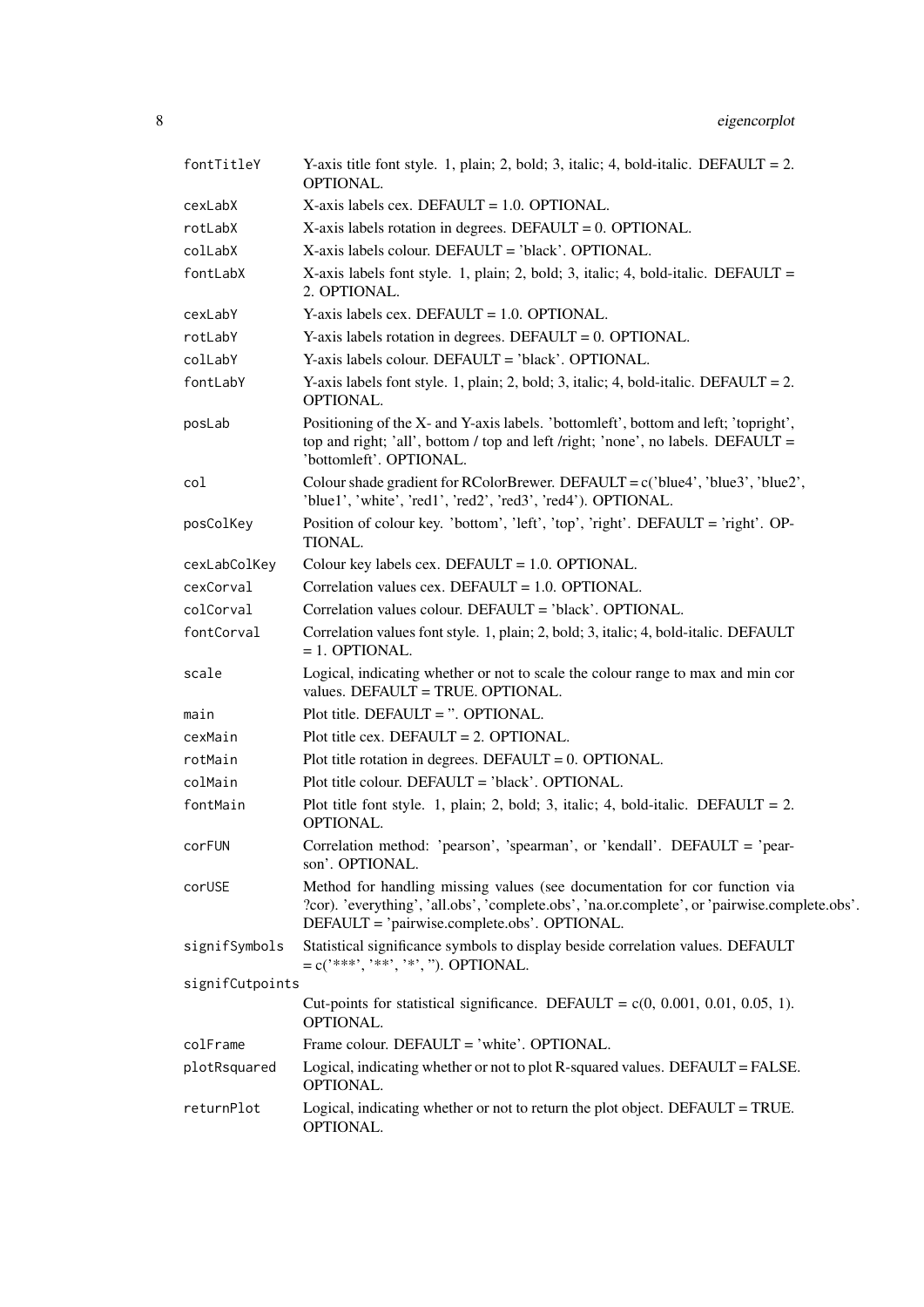<span id="page-8-0"></span>findElbowPoint 9

## Value

A [lattice](#page-0-0) object.

## Author(s)

Kevin Blighe <kevin@clinicalbioinformatics.co.uk>

## Examples

```
options(scipen=10)
options(digits=6)
col <- 20
row <- 20000
mat1 <- matrix(
 rexp(col*row, rate = 0.1),
 ncol = colrownames(mat1) <- paste0('gene', 1:nrow(mat1))
colnames(mat1) <- paste0('sample', 1:ncol(mat1))
mat2 <- matrix(
 rexp(col*row, rate = 0.1),
 ncol = colrownames(mat2) <- paste0('gene', 1:nrow(mat2))
colnames(mat2) <- paste0('sample', (ncol(mat1)+1):(ncol(mat1)+ncol(mat2)))
mat <- cbind(mat1, mat2)
metadata <- data.frame(row.names = colnames(mat))
metadata$Group <- rep(NA, ncol(mat))
metadata$Group[seq(1,40,2)] <- 'A'
metadata$Group[seq(2,40,2)] <- 'B'
metadata$CRP <- sample.int(100, size=ncol(mat), replace=TRUE)
metadata$ESR <- sample.int(100, size=ncol(mat), replace=TRUE)
p \leq -pca(mat, metadata = metadata, removeVar = 0.1)eigencorplot(p, components = getComponents(p, 1:10),
 metavars = c('ESR', 'CRP'))
```
findElbowPoint *Find the elbow point*

#### Description

Find the elbow point in the curve of variance explained by each successive PC. This can be used to determine the number of PCs to retain.

## Usage

findElbowPoint(variance)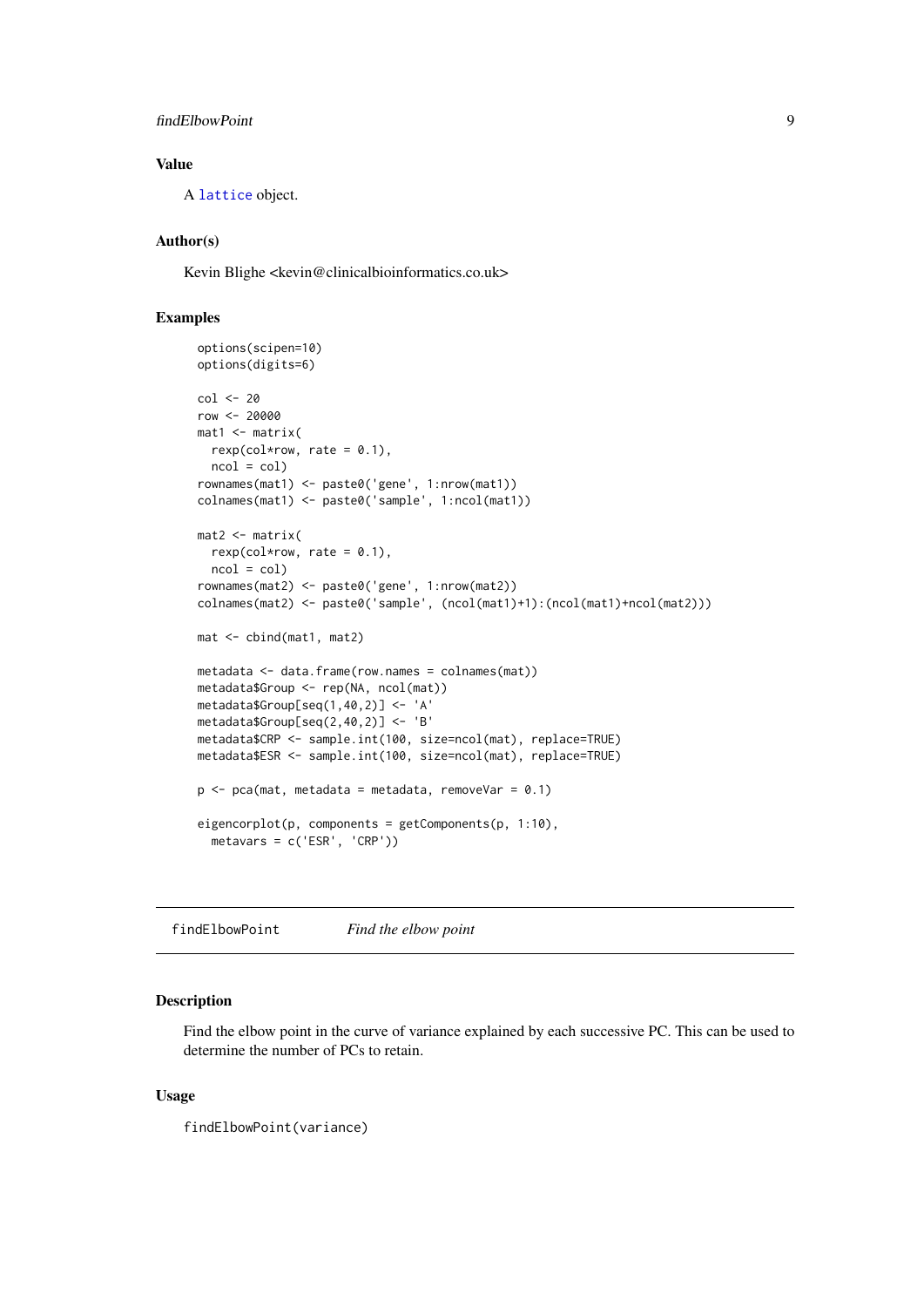#### <span id="page-9-0"></span>Arguments

| variance | Numeric vector containing the variance explained by each PC. Should be mono- |
|----------|------------------------------------------------------------------------------|
|          | tonic decreasing.                                                            |

## Details

Our assumption is that each of the top PCs capturing real signal should explain much more variance than the remaining PCs. Thus, there should be a sharp drop in the percentage of variance explained when we move past the last "important" PC. This elbow point lies at the base of this drop in the curve, and is identified as the point that maximizes the distance from the diagonal.

#### Value

An integer scalar specifying the number of PCs at the elbow point.

#### Author(s)

Aaron Lun

#### Examples

```
col <- 20
row <- 1000
mat < - matrix(rexp(col*row, rate = 1), ncol = col)# Adding some structure to make it more interesting.
mat[1:100,1:3] <- mat[1:100,1:3] + 5
mat[1:100+100,3:6] <- mat[1:100+100,3:6] + 5
mat[1:100+200,7:10] <- mat[1:100+200,7:10] + 5
mat[1:100+300,11:15] <- mat[1:100+300,11:15] + 5
p \leftarrow pca(mat)
```

```
chosen <- findElbowPoint(p$variance)
```
plot(p\$variance) abline(v=chosen, col="red")

getComponents *getComponents*

## Description

Return the principal component labels for an object of class 'pca'.

```
getComponents(
 pcaobj,
  components = NULL)
```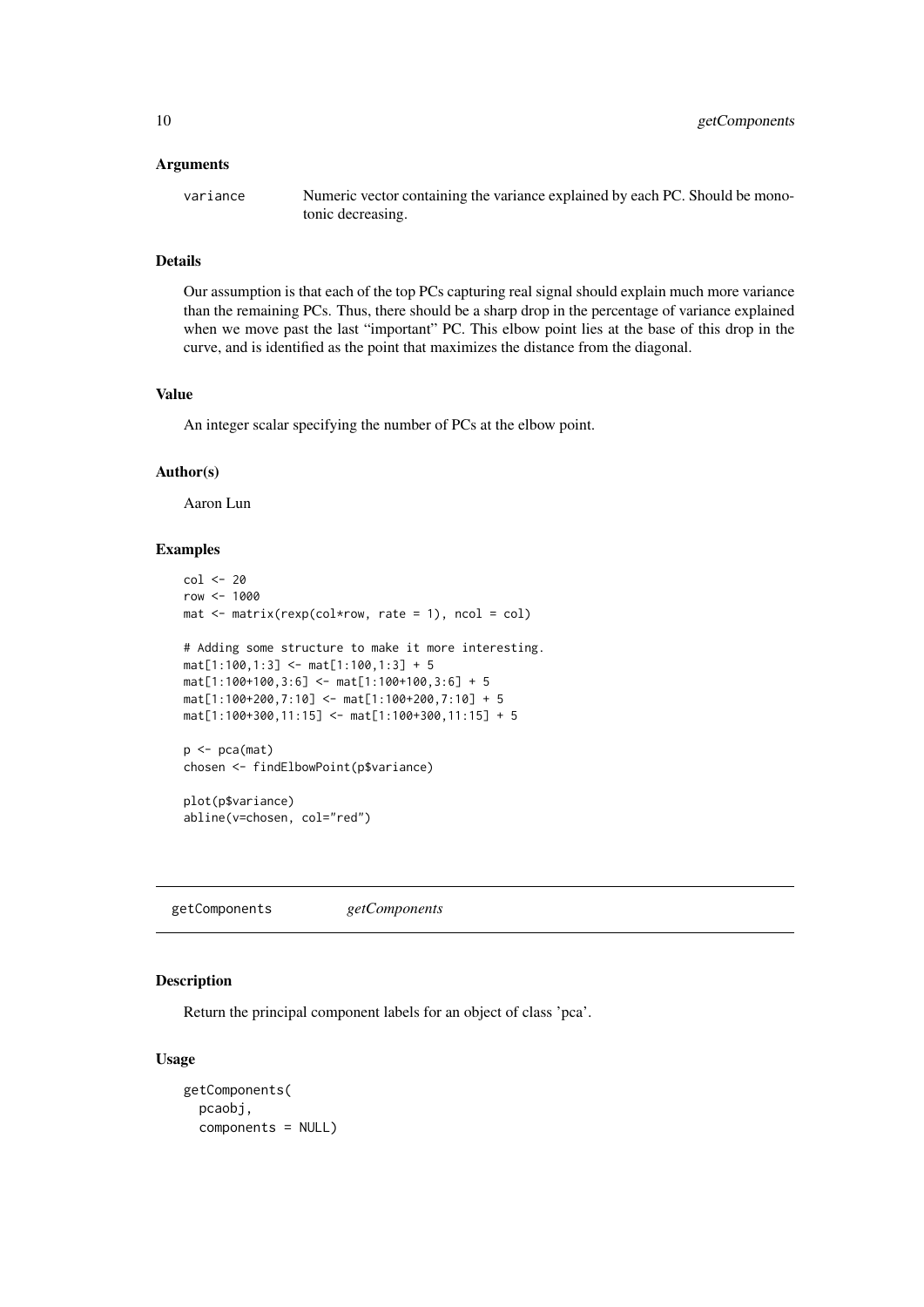#### <span id="page-10-0"></span>getLoadings 11

## Arguments

| pcaobi     | Object of class 'pca' created by pca(). REQUIRED.                                                                                         |  |
|------------|-------------------------------------------------------------------------------------------------------------------------------------------|--|
| components | Indices of the principal components whose names will be returned. If NULL,<br>all PC names will be returned. DEFAULT = $NULL$ . OPTIONAL. |  |

### Value

A [character](#page-0-0) object.

#### Author(s)

Kevin Blighe <kevin@clinicalbioinformatics.co.uk>

## Examples

```
options(scipen=10)
options(digits=6)
col <- 20
row <- 20000
mat1 <- matrix(
 rexp(col*row, rate = 0.1),
 ncol = colrownames(mat1) <- paste0('gene', 1:nrow(mat1))
colnames(mat1) <- paste0('sample', 1:ncol(mat1))
mat2 <- matrix(
 rexp(col*row, rate = 0.1),
 ncol = colrownames(mat2) <- paste0('gene', 1:nrow(mat2))
colnames(mat2) <- paste0('sample', (ncol(mat1)+1):(ncol(mat1)+ncol(mat2)))
mat <- cbind(mat1, mat2)
metadata <- data.frame(row.names = colnames(mat))
metadata$Group <- rep(NA, ncol(mat))
metadata$Group[seq(1,40,2)] <- 'A'
metadata$Group[seq(2,40,2)] <- 'B'
metadata$CRP <- sample.int(100, size=ncol(mat), replace=TRUE)
metadata$ESR <- sample.int(100, size=ncol(mat), replace=TRUE)
p \leq -pca(mat, metadata = metadata, removeVar = 0.1)getComponents(p)
```
getLoadings *getLoadings*

#### Description

Return component loadings for principal components from an object of class 'pca'.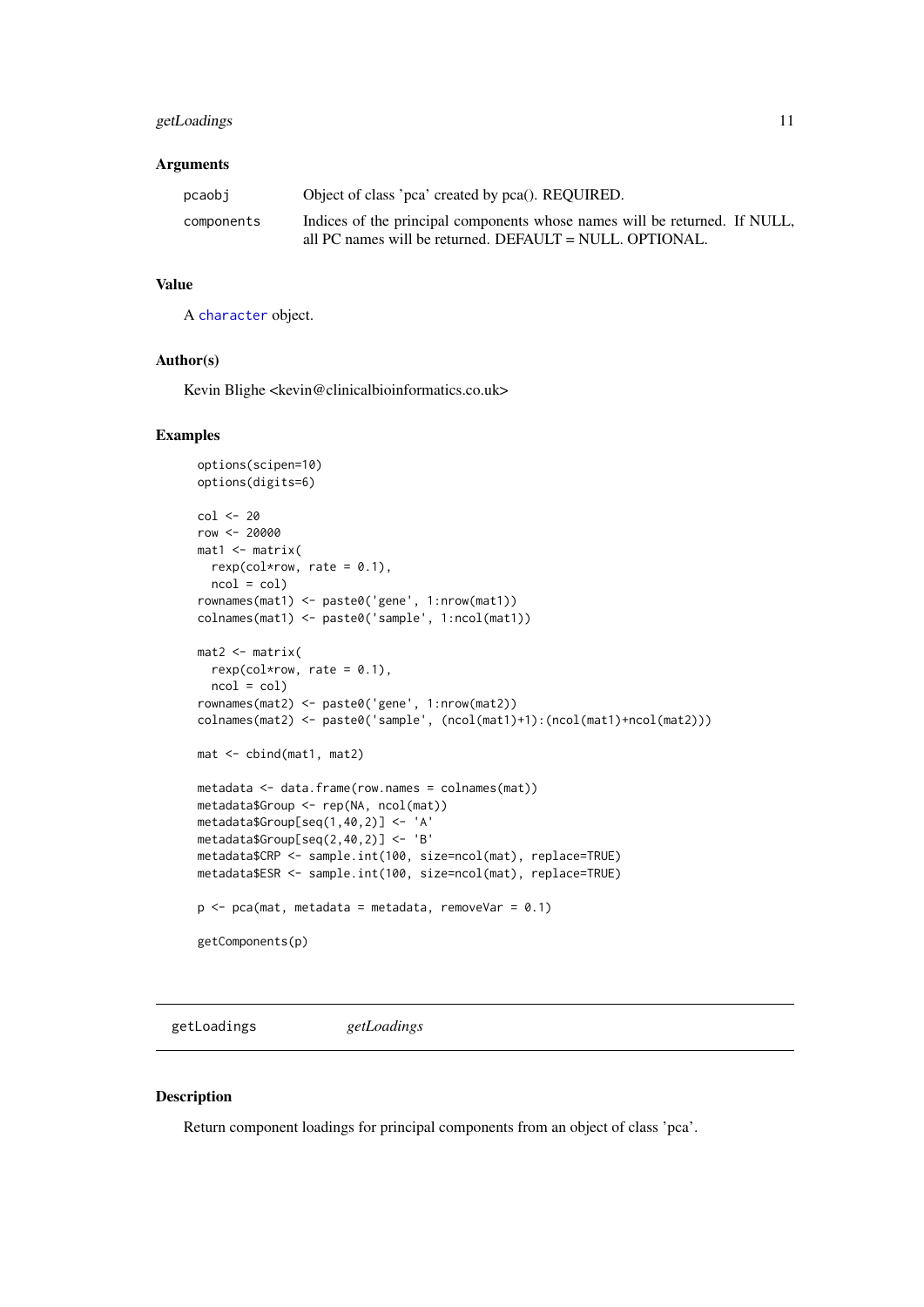#### Usage

```
getLoadings(
  pcaobj,
  components = NULL)
```
#### Arguments

| pcaobi     | Object of class 'pca' created by pca(). REOUIRED.                                                                                                   |
|------------|-----------------------------------------------------------------------------------------------------------------------------------------------------|
| components | Indices of the principal components whose component loadings will be returned.<br>If NULL, all PC names will be returned. DEFAULT = NULL. OPTIONAL. |

## Value

A [data.frame](#page-0-0) object.

## Author(s)

Kevin Blighe <kevin@clinicalbioinformatics.co.uk>

#### Examples

```
options(scipen=10)
options(digits=6)
col < -20row <- 20000
mat1 <- matrix(
 rexp(col*row, rate = 0.1),
 ncol = colrownames(mat1) <- paste0('gene', 1:nrow(mat1))
colnames(mat1) <- paste0('sample', 1:ncol(mat1))
mat2 < - matrix(rexp(col*row, rate = 0.1),
  ncol = colrownames(mat2) <- paste0('gene', 1:nrow(mat2))
colnames(mat2) <- paste0('sample', (ncol(mat1)+1):(ncol(mat1)+ncol(mat2)))
mat <- cbind(mat1, mat2)
metadata <- data.frame(row.names = colnames(mat))
metadata$Group <- rep(NA, ncol(mat))
metadata$Group[seq(1,40,2)] <- 'A'
metadata$Group[seq(2,40,2)] <- 'B'
metadata$CRP <- sample.int(100, size=ncol(mat), replace=TRUE)
metadata$ESR <- sample.int(100, size=ncol(mat), replace=TRUE)
p \leq -pca(mat, metadata = metadata, removeVar = 0.1)getLoadings(p)
```
<span id="page-11-0"></span>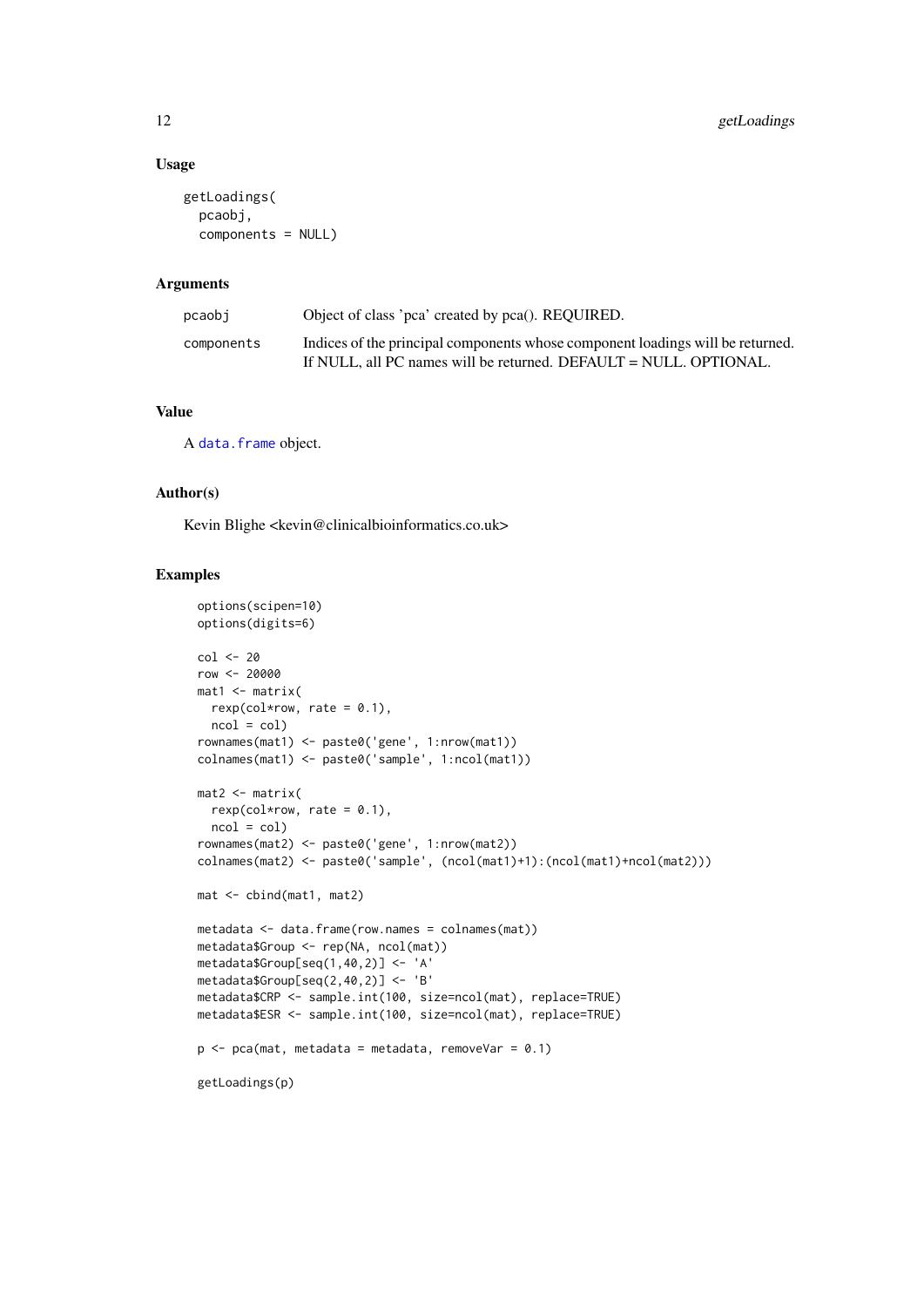<span id="page-12-0"></span>getVars *getVars*

#### Description

Return the explained variation for each principal component for an object of class 'pca'.

## Usage

```
getVars(
  pcaobj,
  components = NULL)
```
## Arguments

| pcaobi     | Object of class 'pca' created by pca(). REQUIRED.                               |
|------------|---------------------------------------------------------------------------------|
| components | Indices of the principal components whose explained variances will be returned. |
|            | If NULL, all values will be returned. DEFAULT = NULL. OPTIONAL.                 |

#### Value

A [numeric](#page-0-0) object.

## Author(s)

Kevin Blighe <kevin@clinicalbioinformatics.co.uk>

## Examples

```
options(scipen=10)
options(digits=6)
col <- 20
row <- 20000
mat1 <- matrix(
 rexp(col*row, rate = 0.1),
 ncol = colrownames(mat1) <- paste0('gene', 1:nrow(mat1))
colnames(mat1) <- paste0('sample', 1:ncol(mat1))
mat2 <- matrix(
 rexp(col*row, rate = 0.1),
 ncol = col)
rownames(mat2) <- paste0('gene', 1:nrow(mat2))
colnames(mat2) <- paste0('sample', (ncol(mat1)+1):(ncol(mat1)+ncol(mat2)))
mat <- cbind(mat1, mat2)
metadata <- data.frame(row.names = colnames(mat))
metadata$Group <- rep(NA, ncol(mat))
metadata$Group[seq(1,40,2)] <- 'A'
metadata$Group[seq(2,40,2)] <- 'B'
metadata$CRP <- sample.int(100, size=ncol(mat), replace=TRUE)
```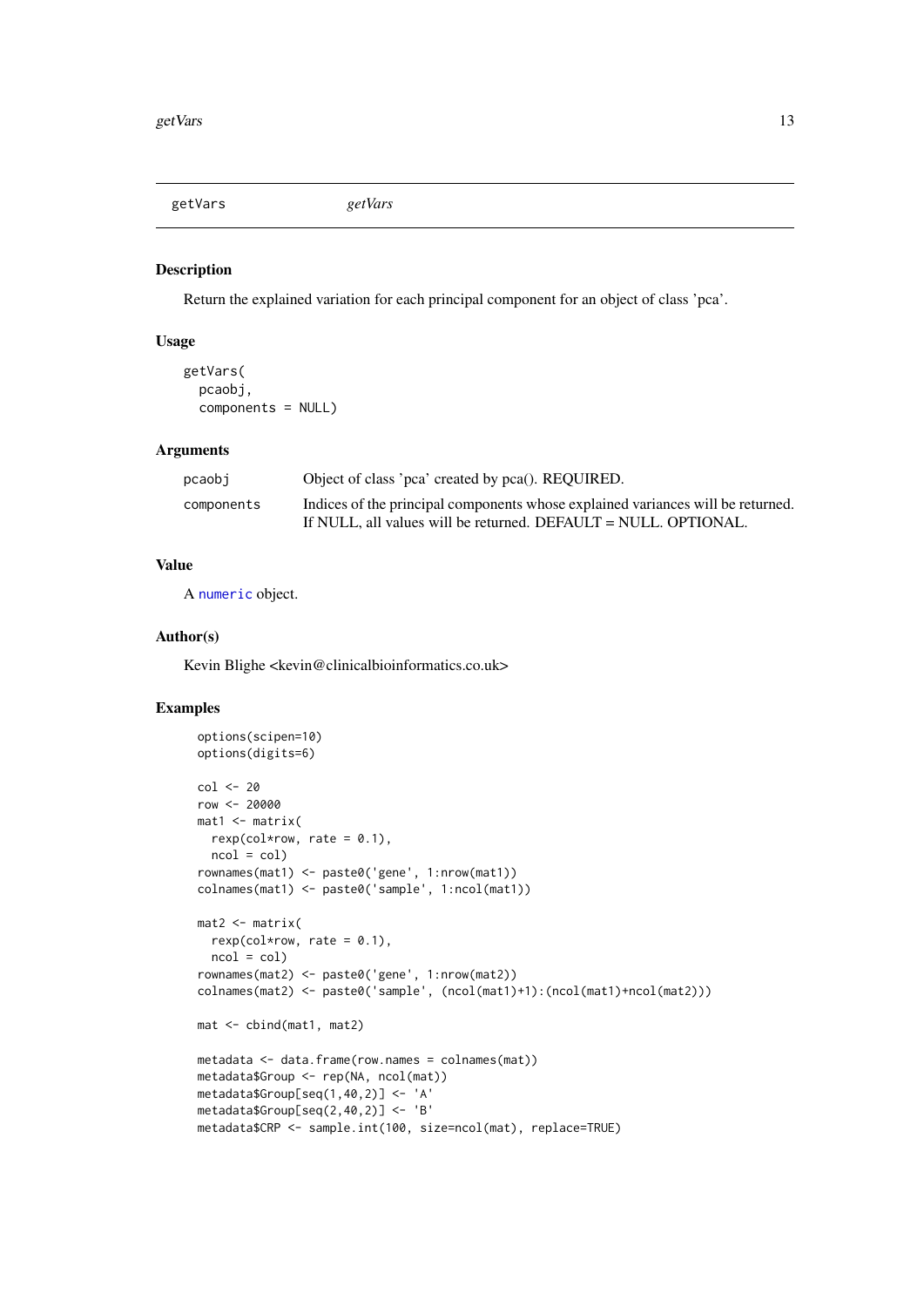```
metadata$ESR <- sample.int(100, size=ncol(mat), replace=TRUE)
p \leq -pca(mat, metadata = metadata, removeVar = 0.1)getVars(p)
```
pairsplot *pairsplot*

#### Description

Draw multiple bi-plots.

```
pairsplot(pcaobj,
components = getComponents(pcaobj, seq_len(5)),
triangle = TRUE,
trianglelabSize = 18,
plotaxes = TRUE,
margingaps = unit(c(0.1, 0.1, 0.1, 0.1), 'cm'),ncol = NULL,nrow = NULL,x = NULL,y = NULL,colby = NULL,
colkey = NULL,
singlecol = NULL,
shape = NULL,
shapekey = NULL,
pointSize = 1.0,
legendPosition = 'none',
legendLabSize = 6,
legendIconSize = 1.5,
xlim = NULL,ylim = NULL,lab = NULL.
labSize = 1.5,
labhjust = 1.5,
labvjust = 0,
selectLab = NULL,
drawConnectors = FALSE,
widthConnectors = 0.5,
colConnectors = 'grey50',
xlab = NULL,
xlabAngle = 0,
xlabhjust = 0.5,
xlabvjust = 0.5,
ylab = NULL,
ylabAngle = 0,
ylabhjust = 0.5,
```
<span id="page-13-0"></span>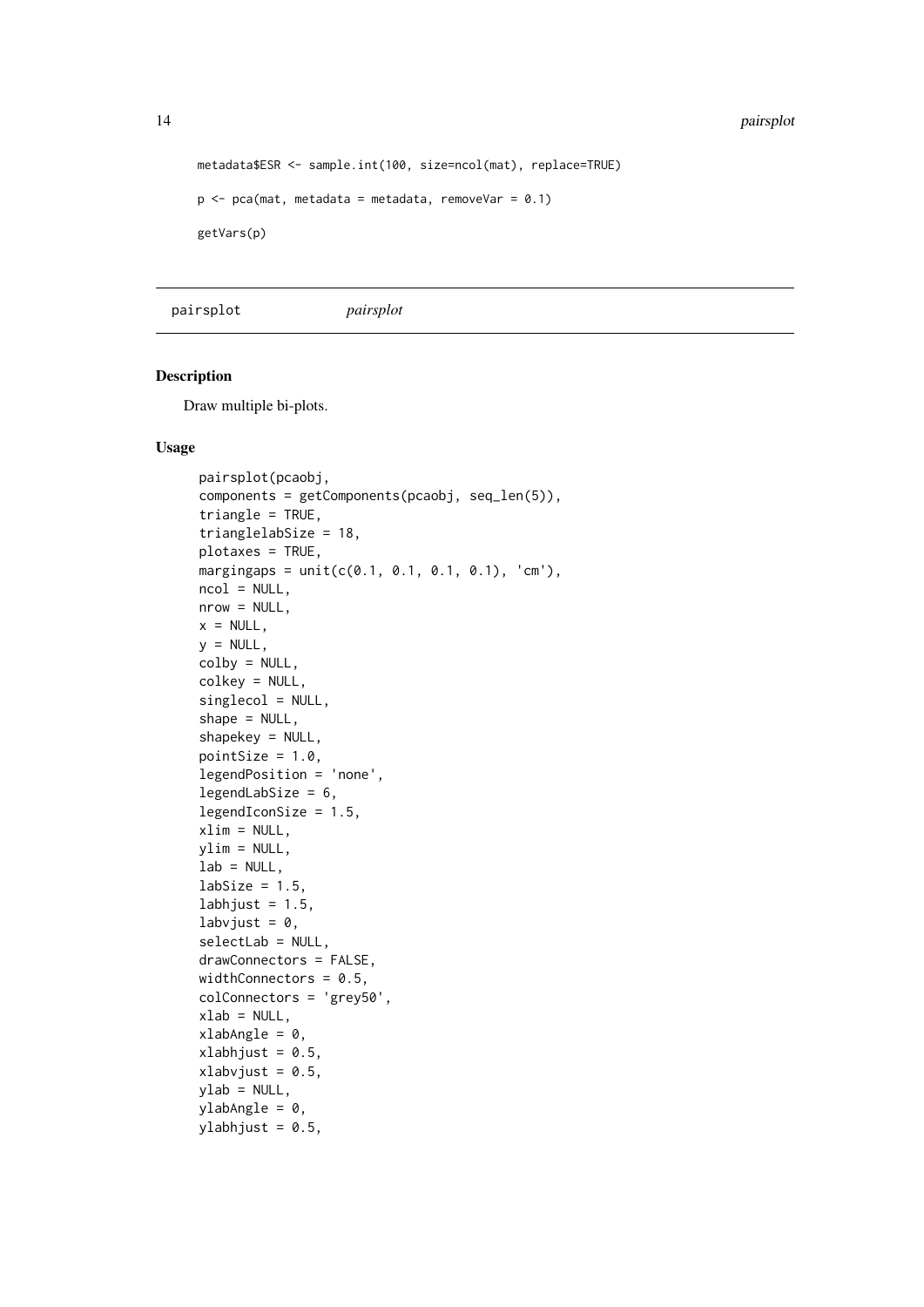#### pairsplot that the contract of the contract of the contract of the contract of the contract of the contract of the contract of the contract of the contract of the contract of the contract of the contract of the contract of

```
ylabvjust = 0.5,
axisLabSize = 10,
title = NULL,
titleLabSize = 32,
hline = NULL,
hlineType = 'longdash',
hlineCol = 'black',
hlineWidth = 0.4,
vline = NULL,
vlineType = 'longdash',
vlineCol = 'black',vlineWidth = 0.4,
gridlines.major = TRUE,
gridlines.minor = TRUE,
borderWidth = 0.8,
borderColour = 'black',
returnPlot = TRUE)
```
## Arguments

| pcaobj          | Object of class 'pca' created by pca(). REQUIRED.                                                                                                                                                       |
|-----------------|---------------------------------------------------------------------------------------------------------------------------------------------------------------------------------------------------------|
| components      | The principal components to be included in the plot. These will be compared<br>in a pairwise fashion via multiple calls to biplot(). DEFAULT = $getCompo-$<br>nents(pcaobj, seq_len(5)). OPTIONAL.      |
| triangle        | Logical, indicating whether or not to draw the plots in the upper panel in a<br>triangular arrangement? Principal component names will be labeled along the<br>diagonal. DEFAULT = TRUE. OPTIONAL.      |
| trianglelabSize |                                                                                                                                                                                                         |
|                 | Size of p rincipal component label (when triangle = TRUE). DEFAULT = $18$ .<br>OPTIONAL.                                                                                                                |
| plotaxes        | Logical, indicating whether or not to draw the axis tick, labels, and titles. DE-<br>FAULT = TRUE. OPTIONAL.                                                                                            |
| margingaps      | The margins between plots in the plot space. Takes the form of a 'unit()' vari-<br>able. DEFAULT = $unit(c(0.1, 0.1, 0.1, 0.1), 'cm')$ . OPTIONAL.                                                      |
| ncol            | If triangle = FALSE, the number of columns in the final merged plot. DEFAULT<br>$=$ NULL. OPTIONAL.                                                                                                     |
| nrow            | If triangle = FALSE, the number of rows in the final merged plot. DEFAULT =<br>NULL. OPTIONAL.                                                                                                          |
| x               | A principal component to plot on x-axis. All principal component names are<br>stored in pcaobj\$label. DEFAULT = NULL. OPTIONAL.                                                                        |
| y               | A principal component to plot on y-axis. All principal component names are<br>stored in pcaobj\$label. DEFAULT = NULL. OPTIONAL.                                                                        |
| colby           | If NULL, all points will be coloured differently. If not NULL, value is assumed<br>to be a column name in pcaobj\$metadata relating to some grouping/categorical<br>variable. DEFAULT = NULL. OPTIONAL. |
| colkey          | Vector of name-value pairs relating to value passed to 'col', e.g., c(A='forestgreen',<br>B='gold'). DEFAULT = NULL. OPTIONAL.                                                                          |
| singlecol       | If specified, all points will be shaded by this colour. Overrides 'col'. DEFAULT<br>$=$ NULL. OPTIONAL.                                                                                                 |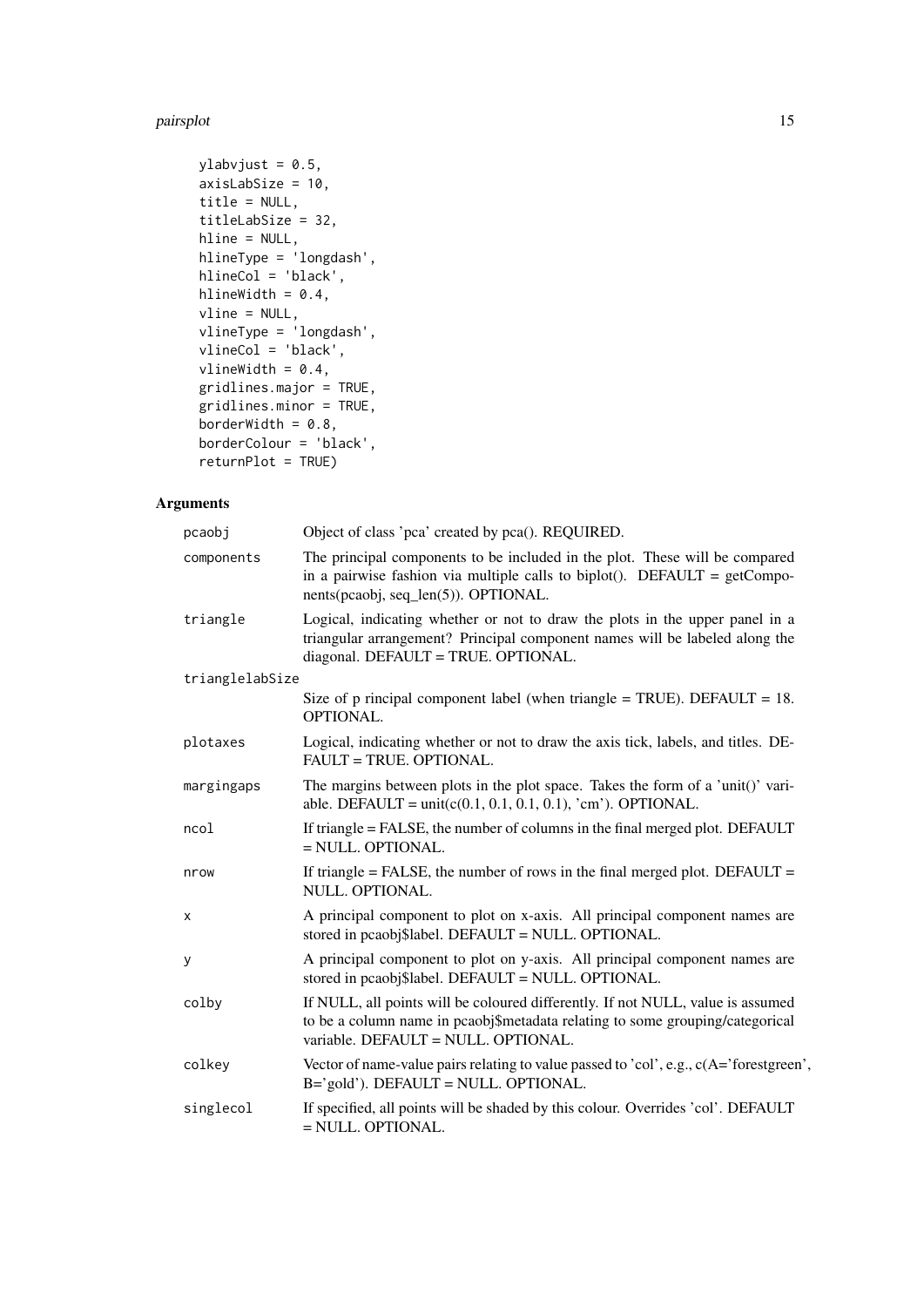| shape           | If NULL, all points will be have the same shape. If not NULL, value is assumed<br>to be a column name in pcaobj\$metadata relating to some grouping/categorical<br>variable. DEFAULT = NULL. OPTIONAL.                                       |
|-----------------|----------------------------------------------------------------------------------------------------------------------------------------------------------------------------------------------------------------------------------------------|
| shapekey        | Vector of name-value pairs relating to value passed to 'shape', e.g., $c(A=10,$<br>B=21). DEFAULT = NULL. OPTIONAL.                                                                                                                          |
| pointSize       | Size of plotted points. DEFAULT = $1.0$ . OPTIONAL.                                                                                                                                                                                          |
|                 | legendPosition Position of legend ('top', 'bottom', 'left', 'right', 'none'). DEFAULT = 'none'.<br>OPTIONAL.                                                                                                                                 |
| legendLabSize   | Size of plot legend text. DEFAULT = $6.$ OPTIONAL.                                                                                                                                                                                           |
|                 | legendIconSize Size of plot legend icons / symbols. DEFAULT = $1.5$ . OPTIONAL.                                                                                                                                                              |
| xlim            | Limits of the x-axis. DEFAULT = NULL. OPTIONAL.                                                                                                                                                                                              |
| ylim            | Limits of the y-axis. DEFAULT = NULL. OPTIONAL.                                                                                                                                                                                              |
| lab             | A vector containing labels to add to the plot. DEFAULT = NULL. OPTIONAL.                                                                                                                                                                     |
| labSize         | Size of labels. DEFAULT = $1.5$ . OPTIONAL.                                                                                                                                                                                                  |
| labhjust        | Horizontal adjustment of label. DEFAULT = 1.5. OPTIONAL.                                                                                                                                                                                     |
| labvjust        | Vertical adjustment of label. DEFAULT = $0$ . OPTIONAL.                                                                                                                                                                                      |
| selectLab       | A vector containing a subset of lab to plot. DEFAULT = NULL. OPTIONAL.                                                                                                                                                                       |
|                 | drawConnectors Logical, indicating whether or not to connect plot labels to their corresponding<br>points by line connectors. DEFAULT = FALSE. OPTIONAL.                                                                                     |
| widthConnectors |                                                                                                                                                                                                                                              |
|                 | Line width of connectors. DEFAULT = $0.5$ . OPTIONAL.                                                                                                                                                                                        |
| colConnectors   | Line colour of connectors. DEFAULT = $\text{°grey50}$ . OPTIONAL.                                                                                                                                                                            |
| xlab            | Label for x-axis. DEFAULT = NULL. OPTIONAL.                                                                                                                                                                                                  |
| xlabAngle       | Rotation angle of x-axis labels. DEFAULT = $0$ . OPTIONAL.                                                                                                                                                                                   |
| xlabhjust       | Horizontal adjustment of x-axis labels. DEFAULT = $0.5$ . OPTIONAL.                                                                                                                                                                          |
| xlabvjust       | Vertical adjustment of x-axis labels. DEFAULT = $0.5$ . OPTIONAL.                                                                                                                                                                            |
| vlab            | Label for y-axis. DEFAULT = NULL. OPTIONAL.                                                                                                                                                                                                  |
| ylabAngle       | Rotation angle of y-axis labels. DEFAULT = $0$ . OPTIONAL.                                                                                                                                                                                   |
| ylabhjust       | Horizontal adjustment of y-axis labels. DEFAULT = $0.5$ . OPTIONAL.                                                                                                                                                                          |
| ylabvjust       | Vertical adjustment of y-axis labels. DEFAULT = $0.5$ . OPTIONAL.                                                                                                                                                                            |
| axisLabSize     | Size of $x$ - and $y$ -axis labels. DEFAULT = 10. OPTIONAL.                                                                                                                                                                                  |
| title           | Plot title. DEFAULT = NULL. OPTIONAL.                                                                                                                                                                                                        |
| titleLabSize    | Size of plot title. DEFAULT = $32$ . OPTIONAL.                                                                                                                                                                                               |
| hline           | Draw one or more horizontal lines passing through this/these values on y-axis.<br>For single values, only a single numerical value is necessary. For multiple lines,<br>pass these as a vector, e.g., $c(60,90)$ . DEFAULT = NULL. OPTIONAL. |
| hlineType       | Line type for hline ('blank', 'solid', 'dashed', 'dotted', 'dotdash', 'longdash',<br>'twodash'). DEFAULT = 'longdash'. OPTIONAL.                                                                                                             |
| hlineCol        | Colour of hline. DEFAULT = 'black'. OPTIONAL.                                                                                                                                                                                                |
| hlineWidth      | Width of hline. DEFAULT = $0.4$ . OPTIONAL.                                                                                                                                                                                                  |
| vline           | Draw one or more vertical lines passing through this/these values on x-axis. For<br>single values, only a single numerical value is necessary. For multiple lines,<br>pass these as a vector, e.g., $c(60,90)$ . DEFAULT = NULL. OPTIONAL.   |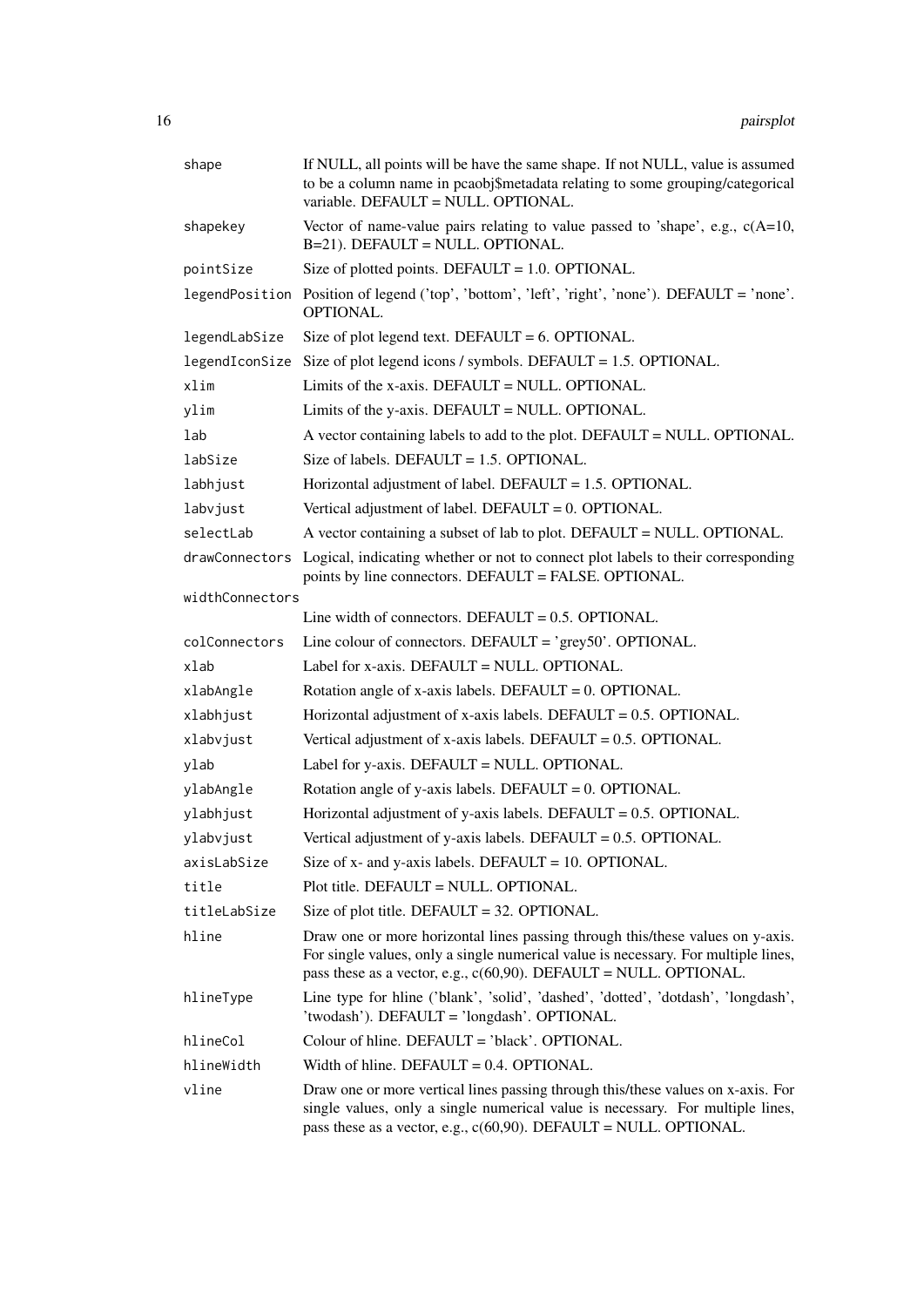#### <span id="page-16-0"></span>pairsplot that the contract of the contract of the contract of the contract of the contract of the contract of the contract of the contract of the contract of the contract of the contract of the contract of the contract of

| vlineType                     | Line type for vline ('blank', 'solid', 'dashed', 'dotted', 'dotdash', 'longdash',<br>'twodash'). DEFAULT = 'longdash'. OPTIONAL. |
|-------------------------------|----------------------------------------------------------------------------------------------------------------------------------|
| vlineCol                      | Colour of vline. DEFAULT = $\Delta$ black'. OPTIONAL.                                                                            |
| vlineWidth<br>gridlines.major | Width of vline. DEFAULT = $0.4$ . OPTIONAL.                                                                                      |
|                               | Logical, indicating whether or not to draw major gridlines. DEFAULT = TRUE.<br><b>OPTIONAL.</b>                                  |
| gridlines.minor               |                                                                                                                                  |
|                               | Logical, indicating whether or not to draw minor gridlines. DEFAULT = TRUE.<br><b>OPTIONAL.</b>                                  |
| borderWidth                   | Width of the border on the x and y axes. DEFAULT = $0.8$ . OPTIONAL.                                                             |
| borderColour                  | Colour of the border on the x and y axes. DEFAULT = 'black'. OPTIONAL.                                                           |
| returnPlot                    | Logical, indicating whether or not to return the plot object. DEFAULT = TRUE.<br>OPTIONAL.                                       |

## Value

A [cowplot](#page-0-0) object.

#### Author(s)

Kevin Blighe <kevin@clinicalbioinformatics.co.uk>

## Examples

```
options(scipen=10)
options(digits=6)
col <- 20
row <- 20000
mat1 <- matrix(
 rexp(col*row, rate = 0.1),
 ncol = colrownames(mat1) <- paste0('gene', 1:nrow(mat1))
colnames(mat1) <- paste0('sample', 1:ncol(mat1))
mat2 <- matrix(
 rexp(col*row, rate = 0.1),
 ncol = colrownames(mat2) <- paste0('gene', 1:nrow(mat2))
colnames(mat2) <- paste0('sample', (ncol(mat1)+1):(ncol(mat1)+ncol(mat2)))
mat <- cbind(mat1, mat2)
metadata <- data.frame(row.names = colnames(mat))
metadata$Group <- rep(NA, ncol(mat))
metadata$Group[seq(1,40,2)] <- 'A'
metadata$Group[seq(2,40,2)] <- 'B'
metadata$CRP <- sample.int(100, size=ncol(mat), replace=TRUE)
metadata$ESR <- sample.int(100, size=ncol(mat), replace=TRUE)
p \le -pca(mat, metadata = metadata, removeVar = 0.1)pairsplot(p, triangle = TRUE)
```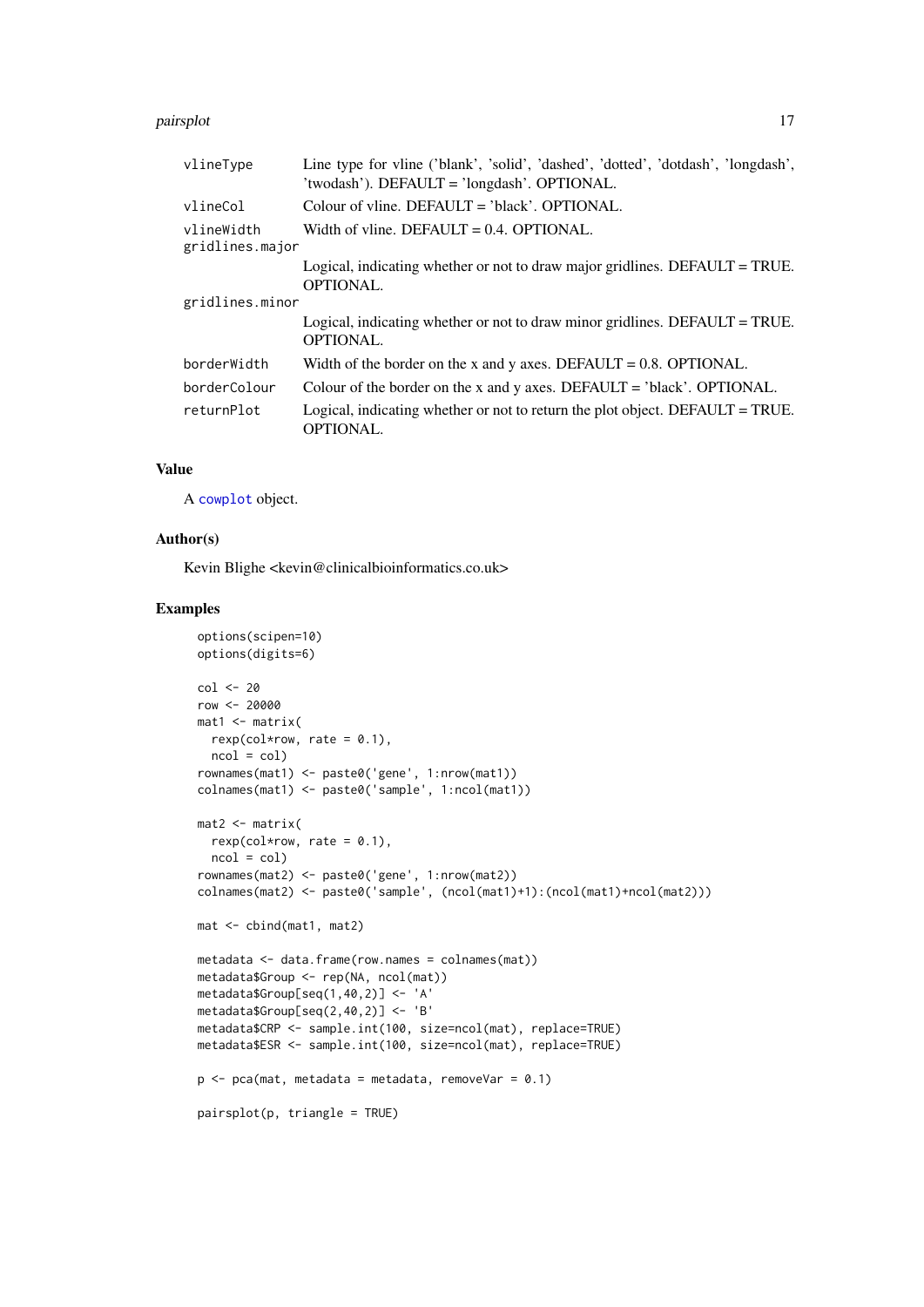<span id="page-17-0"></span>

#### Description

Perform Horn's parallel analysis to choose the number of principal components to retain.

### Usage

```
parallelPCA(mat, max.rank=100, ..., niters=50, threshold=0.1,
  transposed=FALSE, BSPARAM=ExactParam(), BPPARAM=SerialParam())
```
#### Arguments

| mat            | A numeric matrix where rows correspond to variables and columns correspond<br>to samples.                 |
|----------------|-----------------------------------------------------------------------------------------------------------|
| $max$ . $rank$ | Integer scalar specifying the maximum number of PCs to retain.                                            |
| .              | Further arguments to pass to pca.                                                                         |
| niters         | Integer scalar specifying the number of iterations to use for the parallel analysis.                      |
| threshold      | Numeric scalar representing the "p-value" threshold above which PCs are to be<br>ignored.                 |
| transposed     | Logical scalar indicating whether mat is transposed, i.e., rows are samples and<br>columns are variables. |
| <b>BSPARAM</b> | A BiocSingularParam object specifying the algorithm to use for PCA.                                       |
| <b>BPPARAM</b> | A BiocParallelParam object specifying how the iterations should be paralellized.                          |

#### Details

Horn's parallel analysis involves shuffling observations within each row of x to create a permuted matrix. PCA is performed on the permuted matrix to obtain the percentage of variance explained under a random null hypothesis. This is repeated over several iterations to obtain a distribution of curves on the scree plot.

For each PC, the "p-value" (for want of a better word) is defined as the proportion of iterations where the variance explained at that PC is greater than that observed with the original matrix. The number of PCs to retain is defined as the last PC where the p-value is below threshold. This aims to retain all PCs that explain "significantly" more variance than expected by chance.

This function can be sped up by specifying BSPARAM=IrlbaParam() or similar, to use approximate strategies for performing the PCA. Another option is to set BPPARAM to perform the iterations in parallel.

#### Value

A list is returned, containing:

- original, the output from running [pca](#page-18-1) on mat with the specified arguments.
- permuted, a matrix of variance explained from randomly permuted matrices. Each column corresponds to a single permutated matrix, while each row corresponds to successive principal components.
- n, the estimated number of principal components to retain.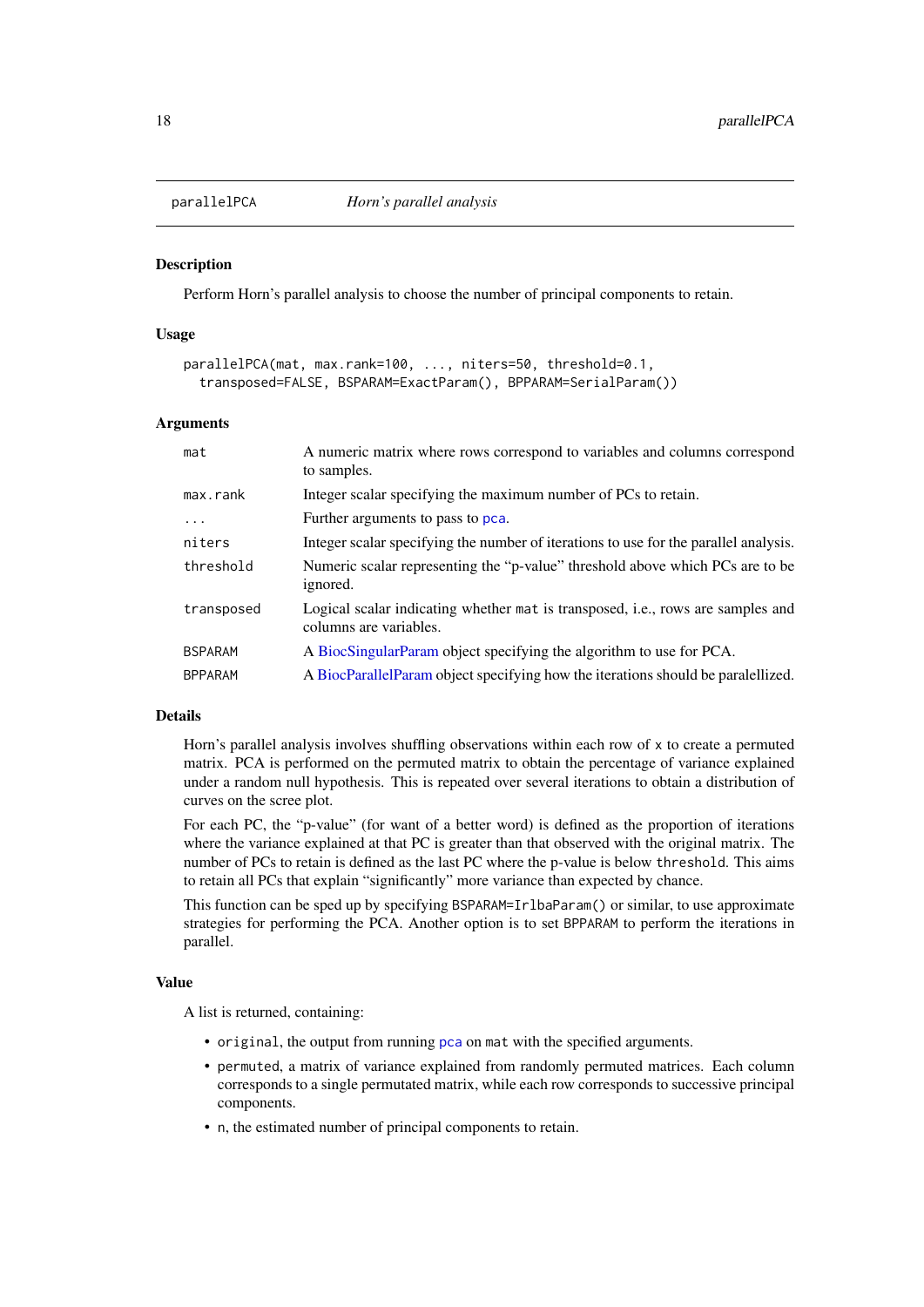<span id="page-18-0"></span>pca and the set of the set of the set of the set of the set of the set of the set of the set of the set of the set of the set of the set of the set of the set of the set of the set of the set of the set of the set of the s

#### Author(s)

Aaron Lun

#### References

Horn JL. (1965). A rationale and test for the number of factors in factor analysis. *Psychometrika* 30(2), 179-185.

Buja A and Eyuboglu N (1992). Remarks on Parallel Analysis. *Multivariate Behav. Res.* 27, 509-40.

#### Examples

```
# Mocking up some data.
ngenes <- 1000
means <- 2^runif(ngenes, 6, 10)
dispersions <- 10/means + 0.2
nsamples <- 50
counts <- matrix(rnbinom(ngenes*nsamples, mu=means,
    size=1/dispersions), ncol=nsamples)
# Choosing the number of PCs
lcounts \leq -\log 2(counts + 1)
output <- parallelPCA(lcounts)
output$n
```
<span id="page-18-1"></span>pca *pca*

#### Description

Principal Component Analysis (PCA) is a very powerful technique that has wide applicability in data science, bioinformatics, and further afield. It was initially developed to analyse large volumes of data in order to tease out the differences/relationships between the logical entities being analysed. It extracts the fundamental structure of the data without the need to build any model to represent it. This 'summary' of the data is arrived at through a process of reduction that can transform the large number of variables into a lesser number that are uncorrelated, i.e., the principal components', whilst at the same time being capable of easy interpretation on the original data.

```
pca(
  mat,
  metadata = NULL,center = TRUE,
  scale = FALSE,
  rank = NULL,
  removeVar = NULL,
  transposed = FALSE,
  BSPARAM = ExactParam())
```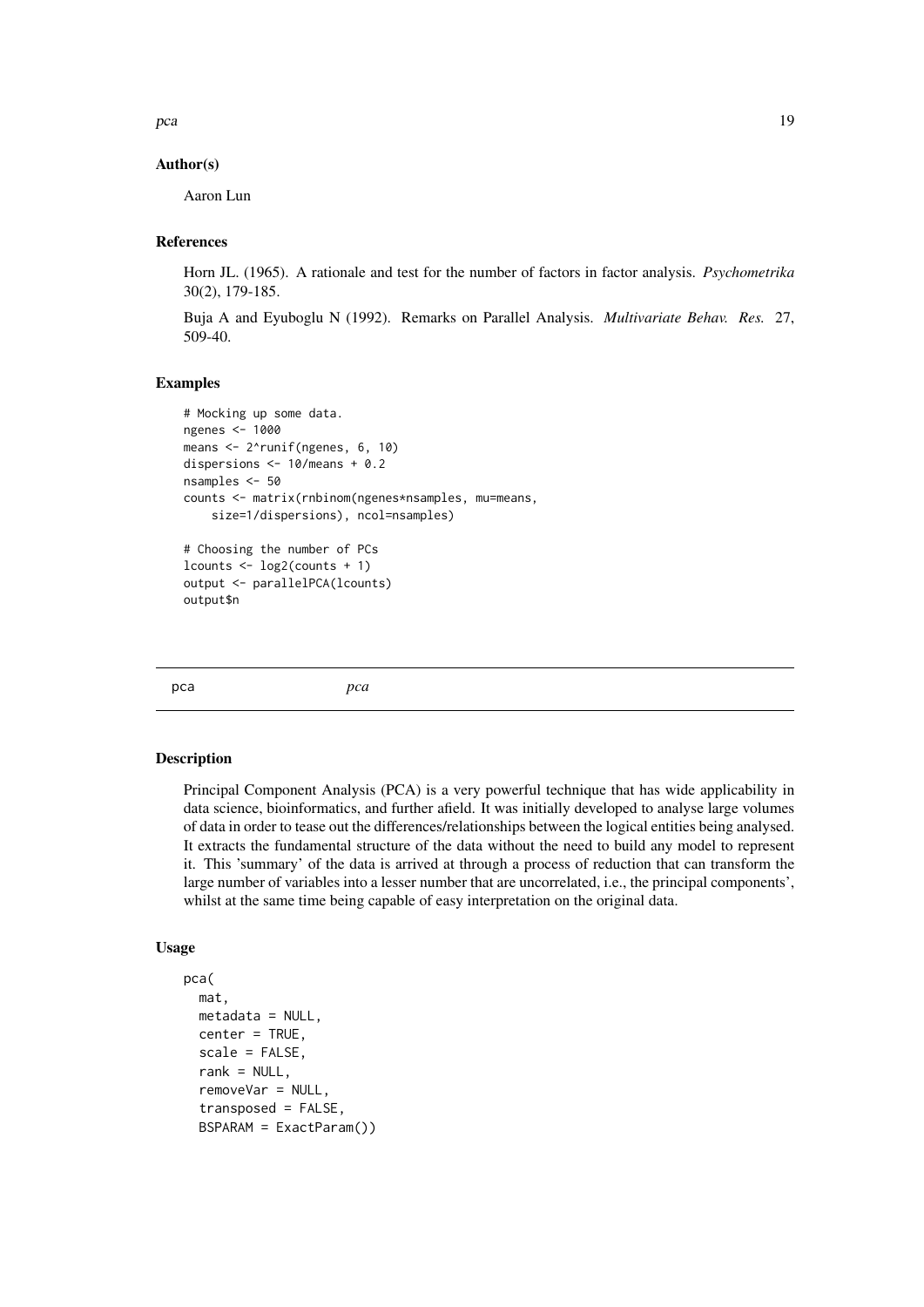## <span id="page-19-0"></span>Arguments

| mat            | A data-matrix or data-frame containing numerical data only. Variables are ex-<br>pected to be in the rows and samples in the columns by default. REQUIRED.                                        |
|----------------|---------------------------------------------------------------------------------------------------------------------------------------------------------------------------------------------------|
| metadata       | A data-matrix or data-frame containing metadata. This will be stored in the re-<br>sulting pca object. Strictly enforced that rownames (metadata) == colnames (mat).<br>DEFAULT = NULL. OPTIONAL. |
| center         | Center the data before performing PCA? Same as promp() 'center' parameter.<br>DEFAULT = TRUE. OPTIONAL.                                                                                           |
| scale          | Scale the data? Same as $preomp()$ 'scale' parameter. DEFAULT = FALSE.<br><b>OPTIONAL.</b>                                                                                                        |
| rank           | An integer scalar specifying the number of PCs to retain. OPTIONAL for an<br>exact SVD, whereby it defaults to all PCs. Otherwise REQUIRED for approxi-<br>mate SVD methods.                      |
| removeVar      | Remove this % of variables based on low variance. DEFAULT = NULL. OP-<br>TIONAL.                                                                                                                  |
| transposed     | Is mat transposed? DEFAULT = FALSE. If set to TRUE, samples are in the<br>rows and variables are in the columns. OPTIONAL.                                                                        |
| <b>BSPARAM</b> | A BiocSingularParam object specifying the algorithm to use for the SVD. De-<br>faults to an exact SVD. OPTIONAL.                                                                                  |

#### Details

```
mat is If transposed=TRUE, \
```
#### Value

A [pca](#page-18-1) object, containing:

- rotated, a data frame of the rotated data, i.e., the centred and scaled ( if either or both are requested) input data multiplied by the variable loadings ('loadings'). This is the same as the 'x' variable returned by prcomp().
- loadings, a data frame of variable loadings ('rotation' variable returned by prcomp()).
- variance, a numeric vector of the explained variation for each principal component.
- sdev, the standard deviations of the principal components.
- metadata, the original metadata
- xvars, a character vector of rownames from the input data.
- yvars, a character vector of colnames from the input data.
- components, a character vector of principal component / eigenvector names.

## Author(s)

Kevin Blighe <kevin@clinicalbioinformatics.co.uk>, Aaron Lun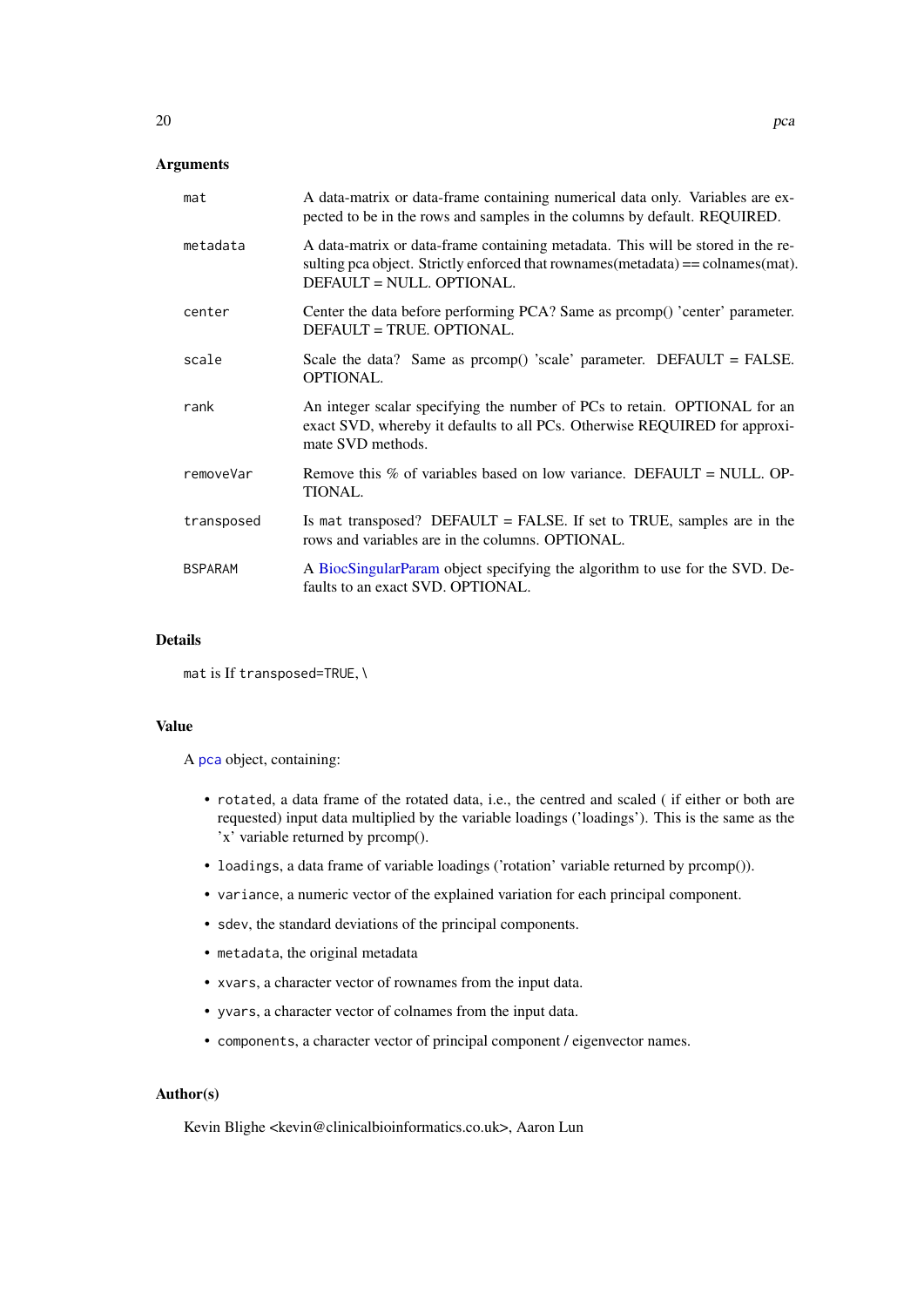#### Examples

```
options(scipen=10)
options(digits=6)
col <- 20
row <- 20000
mat1 <- matrix(rexp(col*row, rate = 0.1),
 ncol = colrownames(mat1) <- paste0('gene', 1:nrow(mat1))
colnames(mat1) <- paste0('sample', 1:ncol(mat1))
mat2 <- matrix(
 rexp(col*row, rate = 0.1),
 ncol = colrownames(mat2) <- paste0('gene', 1:nrow(mat2))
colnames(mat2) <- paste0('sample', (ncol(mat1)+1):(ncol(mat1)+ncol(mat2)))
mat <- cbind(mat1, mat2)
metadata <- data.frame(row.names = colnames(mat))
metadata$Group <- rep(NA, ncol(mat))
metadata$Group[seq(1,40,2)] <- 'A'
metadata$Group[seq(2,40,2)] <- 'B'
metadata$CRP <- sample.int(100, size=ncol(mat), replace=TRUE)
metadata$ESR <- sample.int(100, size=ncol(mat), replace=TRUE)
p \leq -pca(mat, metadata = metadata, removeVar = 0.1)getComponents(p)
getVars(p)
getLoadings(p)
screeplot(p)
screeplot(p, hline = 80)
biplot(p)
biplot(p, colby = 'Group', shape = 'Group')
biplot(p, colby = 'Group', colkey = c(A = 'forestgreen', B = 'gold'),legendPosition = 'right')
biplot(p, colby = 'Group', colkey = c(A='forestgreen', B='gold'),
  shape = 'Group', shapekey = c(A=10, B=21), legendPosition = 'bottom')
pairsplot(p, triangle = TRUE)
plotloadings(p, drawConnectors=TRUE)
eigencorplot(p, components = getComponents(p, 1:10),
  metavars = c('ESR', 'CRP'))
```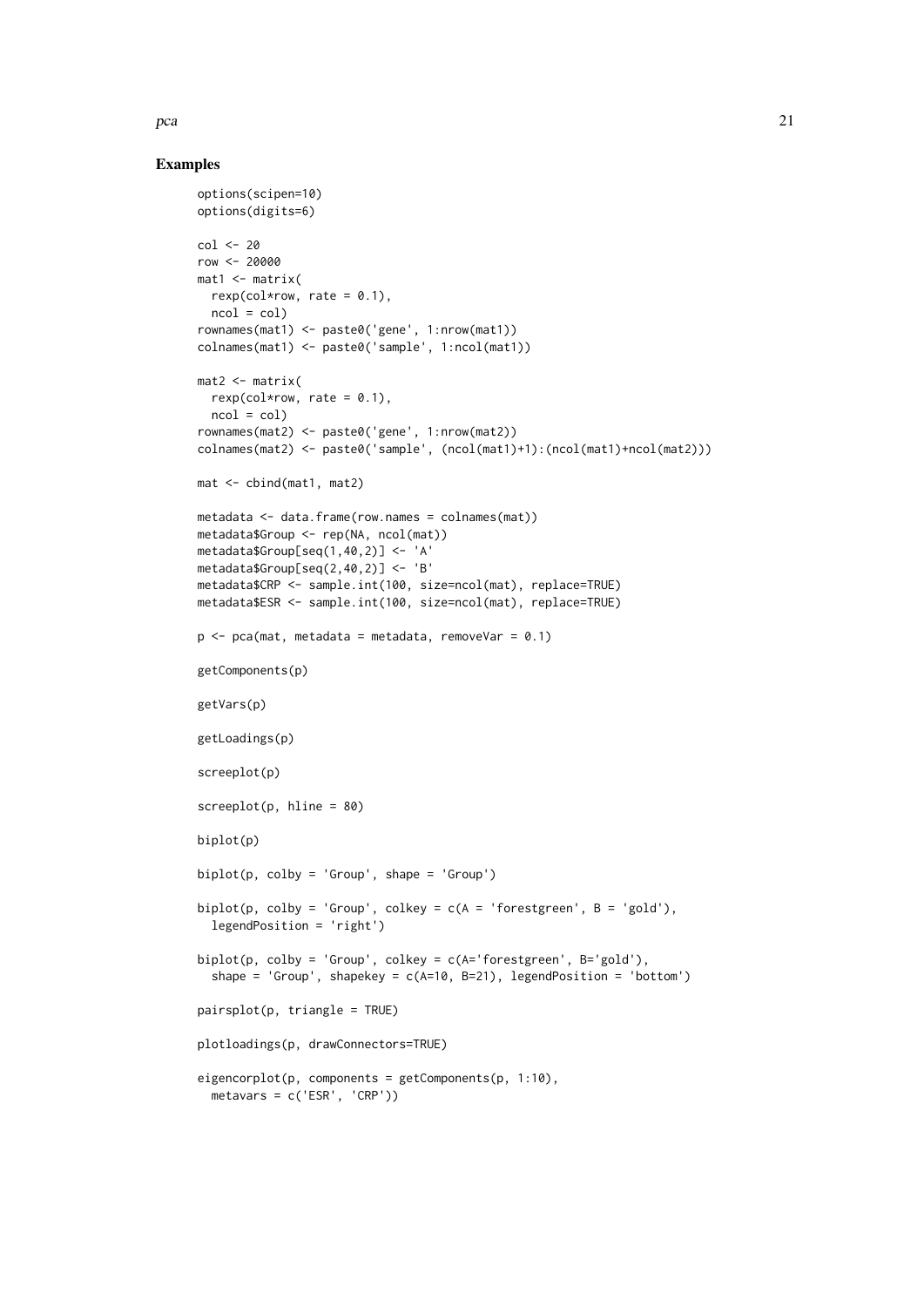<span id="page-21-0"></span>plotloadings *plotloadings*

#### Description

Plot the component loadings for selected principal components / eigenvectors and label variables driving variation along these.

```
plotloadings(pcaobj,
components = getComponents(pcaobj, seq_len(5)),
rangeRetain = 0.05,
absolute = FALSE,
col = c('gold', 'white', 'royalblue'),
colMidpoint = 0,
shape = 21,
shapeSizeRange = c(10, 10),
legendPosition = 'top',
legendLabSize = 10,
legendIconSize = 3.0,
xlim = NULL,ylim = NULL,
labSize = 2.0,
labhjust = 1.5,
labvjust = 0,
drawConnectors = TRUE,
positionConnectors = 'right',
widthConnectors = 0.5,
typeConnectors = 'closed',
endsConnectors = 'first',
lengthConnectors = unit(0.01, 'npc'),
colConnectors = 'grey50',
xlab = 'Principal component',
xlabAngle = 0,
xlabhjust = 0.5,
xlabvjust = 0.5,
ylab = 'Component loading',
ylabAngle = 0,
ylabhjust = 0.5,
ylabvjust = 0.5,
axisLabSize = 16,
title = ''.
subtitle = '.
caption = ',
titleLabSize = 16,
subtitleLabSize = 12,
captionLabSize = 12,
hline = c(\emptyset),
hlineType = 'longdash',
hlineCol = 'black',
```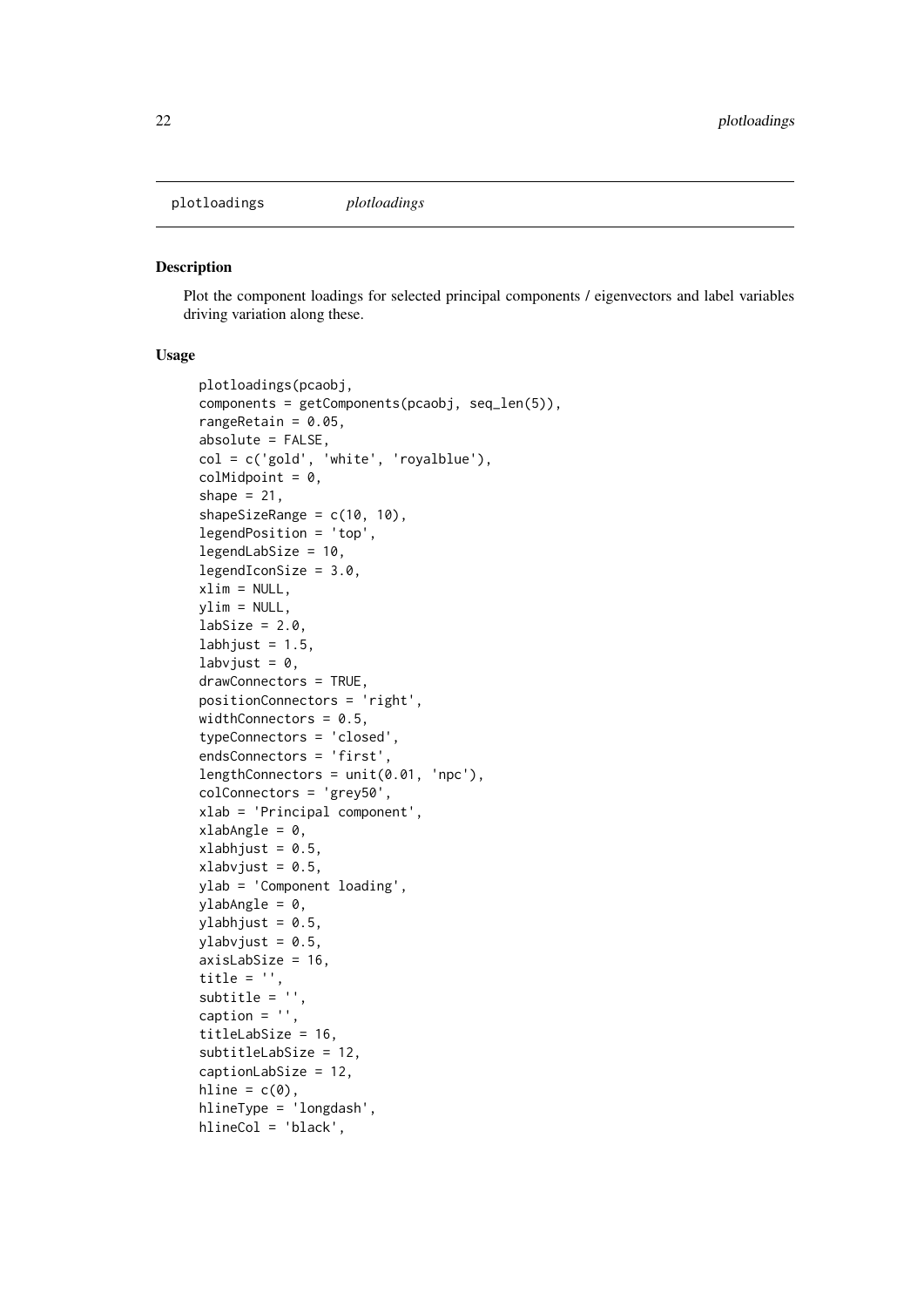## plotloadings 23

```
hlineWidth = 0.4,
vline = NULL,
vlineType = 'longdash',
vlineCol = 'black',
vlineWidth = 0.4,
gridlines.major = TRUE,
gridlines.minor = TRUE,
borderWidth = 0.8,
borderColour = 'black',
returnPlot = TRUE)
```
## Arguments

| pcaobj             | Object of class 'pca' created by pca(). REQUIRED.                                                                                                                                                                                      |
|--------------------|----------------------------------------------------------------------------------------------------------------------------------------------------------------------------------------------------------------------------------------|
| components         | The principal components to be included in the plot. DEFAULT = $getCompo$ -<br>nents(pcaobj, seq_len(5)). OPTIONAL.                                                                                                                    |
| rangeRetain        | Cut-off value for retaining variables. The function will look across each speci-<br>fied principal component and retain the variables that fall within this top/bottom<br>fraction of the loadings range. DEFAULT = $0.05$ . OPTIONAL. |
| absolute           | Logical, indicating whether or not to plot absolute loadings. DEFAULT = FALSE.<br>OPTIONAL.                                                                                                                                            |
| col                | Colours used for generation of fill gradient according to loadings values. Can<br>be 2 or 3 colours. DEFAULT = $c$ ('gold', 'white', 'royalblue'). OPTIONAL.                                                                           |
| colMidpoint        | Mid-point (loading) for the colour range. DEFAULT = $0$ . OPTIONAL.                                                                                                                                                                    |
| shape              | Shape of the plotted points. DEFAULT = $21$ . OPTIONAL.                                                                                                                                                                                |
| shapeSizeRange     | Size range for the plotted points (min, max). DEFAULT = $c(10, 10)$ . OP-<br>TIONAL.                                                                                                                                                   |
|                    | legendPosition Position of legend ('top', 'bottom', 'left', 'right', 'none'). DEFAULT = 'top'.<br><b>OPTIONAL.</b>                                                                                                                     |
| legendLabSize      | Size of plot legend text. DEFAULT = $10$ . OPTIONAL.                                                                                                                                                                                   |
|                    | legendIconSize Size of plot legend icons / symbols. DEFAULT = $3.0$ . OPTIONAL.                                                                                                                                                        |
| xlim               | Limits of the x-axis. DEFAULT = NULL. OPTIONAL.                                                                                                                                                                                        |
| ylim               | Limits of the y-axis. DEFAULT = NULL. OPTIONAL.                                                                                                                                                                                        |
| labSize            | Size of labels. DEFAULT = $2.0$ . OPTIONAL.                                                                                                                                                                                            |
| labhjust           | Horizontal adjustment of label. DEFAULT = 1.5. OPTIONAL.                                                                                                                                                                               |
| labvjust           | Vertical adjustment of label. DEFAULT = $0$ . OPTIONAL.                                                                                                                                                                                |
| drawConnectors     | Logical, indicating whether or not to connect plot labels to their corresponding<br>points by line connectors. DEFAULT = TRUE. OPTIONAL.                                                                                               |
| positionConnectors |                                                                                                                                                                                                                                        |
|                    | Position of the connectors and their labels with respect to the plotted points<br>('left', 'right'). DEFAULT = 'right'. OPTIONAL.                                                                                                      |
| widthConnectors    |                                                                                                                                                                                                                                        |
|                    | Line width of connectors. DEFAULT = $0.5$ . OPTIONAL.                                                                                                                                                                                  |
|                    | typeConnectors Have the arrow head open or filled ('closed')? ('open', 'closed'). DEFAULT =<br>'closed'. OPTIONAL.                                                                                                                     |
|                    | endsConnectors Which end of connectors to draw arrow head? ('last', 'first', 'both'). DEFAULT<br>$=$ 'first'. OPTIONAL.                                                                                                                |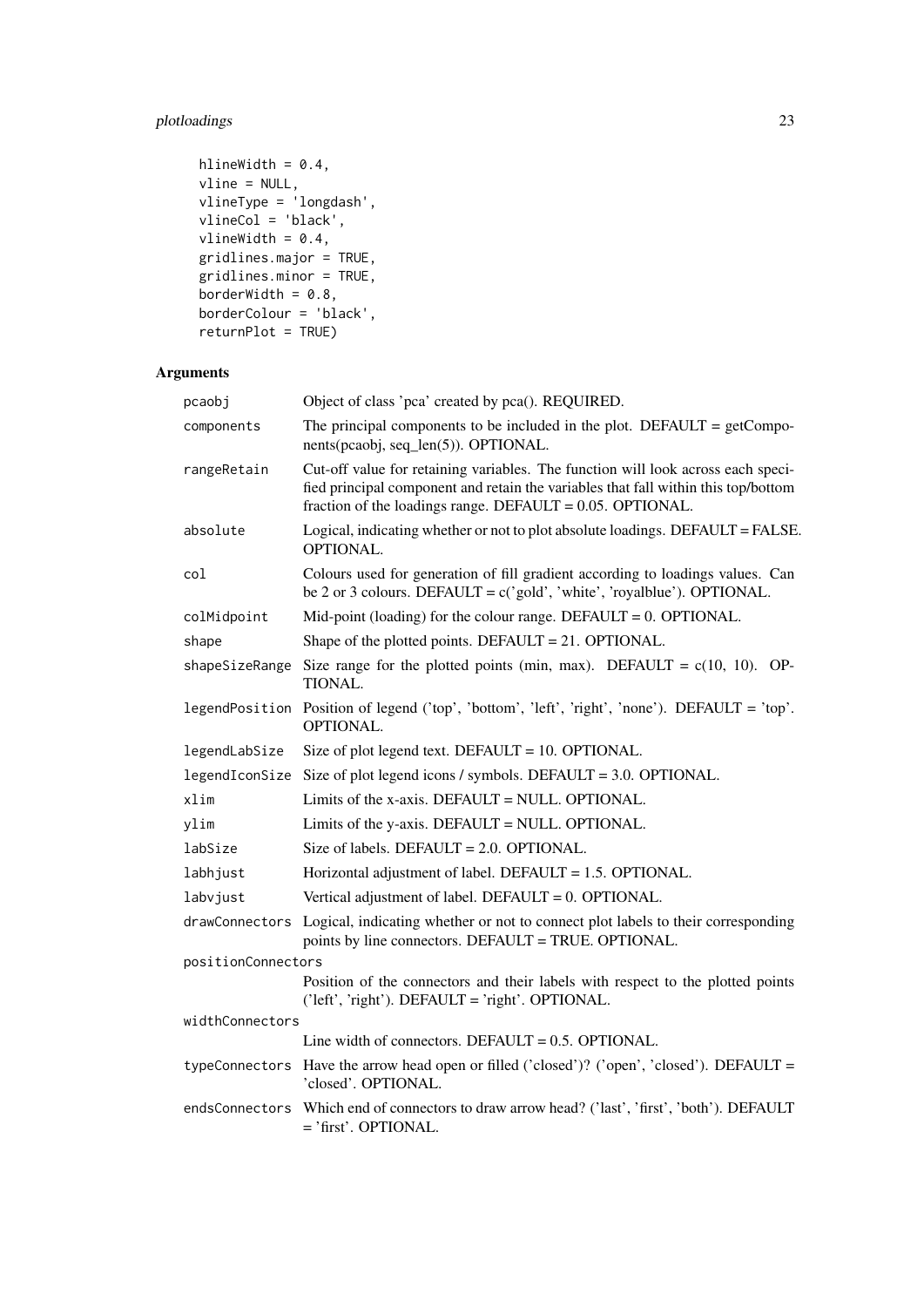#### lengthConnectors

|                               | Length of the connectors. DEFAULT = $unit(0.01, 'npc')$ . OPTIONAL                                                                                                                                                                         |
|-------------------------------|--------------------------------------------------------------------------------------------------------------------------------------------------------------------------------------------------------------------------------------------|
| colConnectors                 | Line colour of connectors. DEFAULT = $\degree$ grey50'. OPTIONAL.                                                                                                                                                                          |
| xlab                          | Label for x-axis. DEFAULT = 'Principal component'. OPTIONAL.                                                                                                                                                                               |
| xlabAngle                     | Rotation angle of x-axis labels. DEFAULT = $0$ . OPTIONAL.                                                                                                                                                                                 |
| xlabhjust                     | Horizontal adjustment of x-axis labels. DEFAULT = $0.5$ . OPTIONAL.                                                                                                                                                                        |
| xlabvjust                     | Vertical adjustment of x-axis labels. DEFAULT = $0.5$ . OPTIONAL.                                                                                                                                                                          |
| ylab                          | Label for y-axis. DEFAULT = 'Component loading'. OPTIONAL.                                                                                                                                                                                 |
| ylabAngle                     | Rotation angle of y-axis labels. DEFAULT = $0$ . OPTIONAL.                                                                                                                                                                                 |
| ylabhjust                     | Horizontal adjustment of y-axis labels. DEFAULT = $0.5$ . OPTIONAL.                                                                                                                                                                        |
| ylabvjust                     | Vertical adjustment of y-axis labels. DEFAULT = $0.5$ . OPTIONAL.                                                                                                                                                                          |
| axisLabSize                   | Size of $x$ - and $y$ -axis labels. DEFAULT = 16. OPTIONAL.                                                                                                                                                                                |
| title                         | Plot title. DEFAULT = $\degree$ . OPTIONAL.                                                                                                                                                                                                |
| subtitle                      | Plot subtitle. DEFAULT = $\degree$ . OPTIONAL.                                                                                                                                                                                             |
| caption                       | Plot caption. DEFAULT = ". OPTIONAL.                                                                                                                                                                                                       |
| titleLabSize                  | Size of plot title. DEFAULT = $16.$ OPTIONAL.                                                                                                                                                                                              |
| subtitleLabSize               | Size of plot subtitle. DEFAULT = $12$ . OPTIONAL.                                                                                                                                                                                          |
|                               | $captionLabSize$ Size of plot caption. DEFAULT = 12. OPTIONAL.                                                                                                                                                                             |
| hline                         | Draw one or more horizontal lines passing through this/these values on y-axis.                                                                                                                                                             |
|                               | For single values, only a single numerical value is necessary. For multiple lines,<br>pass these as a vector, e.g., $c(60,90)$ . DEFAULT = $c(0)$ . OPTIONAL.                                                                              |
| hlineType                     | Line type for hline ('blank', 'solid', 'dashed', 'dotted', 'dotdash', 'longdash',<br>'twodash'). DEFAULT = 'longdash'. OPTIONAL.                                                                                                           |
| hlineCol                      | Colour of hline. DEFAULT = $'black'$ . OPTIONAL.                                                                                                                                                                                           |
| hlineWidth                    | Width of hline. DEFAULT = $0.4$ . OPTIONAL.                                                                                                                                                                                                |
| vline                         | Draw one or more vertical lines passing through this/these values on x-axis. For<br>single values, only a single numerical value is necessary. For multiple lines,<br>pass these as a vector, e.g., $c(60,90)$ . DEFAULT = NULL. OPTIONAL. |
| vlineType                     | Line type for vline ('blank', 'solid', 'dashed', 'dotted', 'dotdash', 'longdash',<br>'twodash'). DEFAULT = 'longdash'. OPTIONAL.                                                                                                           |
| vlineCol                      | Colour of vline. DEFAULT = 'black'. OPTIONAL.                                                                                                                                                                                              |
| vlineWidth<br>gridlines.major | Width of vline. DEFAULT = $0.4$ . OPTIONAL.                                                                                                                                                                                                |
|                               | Logical, indicating whether or not to draw major gridlines. DEFAULT = TRUE.<br>OPTIONAL.                                                                                                                                                   |
| gridlines.minor               |                                                                                                                                                                                                                                            |
|                               | Logical, indicating whether or not to draw minor gridlines. DEFAULT = TRUE.<br>OPTIONAL.                                                                                                                                                   |
| borderWidth                   | Width of the border on the x and y axes. DEFAULT = $0.8$ . OPTIONAL.                                                                                                                                                                       |
| borderColour                  | Colour of the border on the x and y axes. DEFAULT = $'black'$ . OPTIONAL.                                                                                                                                                                  |
| returnPlot                    | Logical, indicating whether or not to return the plot object. DEFAULT = TRUE.<br>OPTIONAL.                                                                                                                                                 |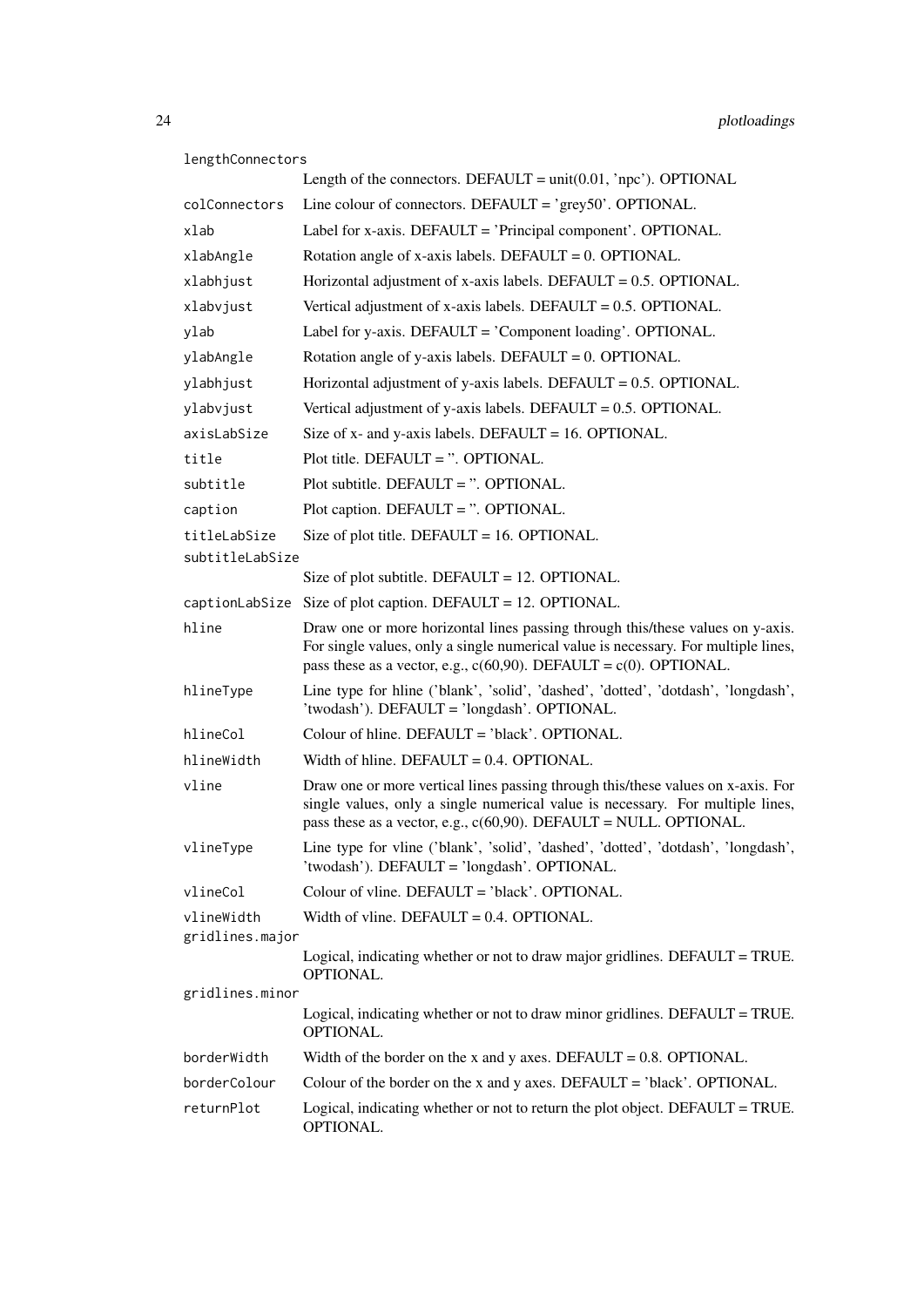<span id="page-24-0"></span>screeplot 25

#### Value

A [ggplot2](#page-0-0) object.

## Author(s)

Kevin Blighe <kevin@clinicalbioinformatics.co.uk>

#### Examples

```
options(scipen=10)
options(digits=6)
col <- 20
row <- 20000
mat1 <- matrix(
 rexp(col*row, rate = 0.1),
 ncol = colrownames(mat1) <- paste0('gene', 1:nrow(mat1))
colnames(mat1) <- paste0('sample', 1:ncol(mat1))
mat2 < -matrixrexp(col*row, rate = 0.1),
 ncol = colrownames(mat2) <- paste0('gene', 1:nrow(mat2))
colnames(mat2) <- paste0('sample', (ncol(mat1)+1):(ncol(mat1)+ncol(mat2)))
mat <- cbind(mat1, mat2)
metadata <- data.frame(row.names = colnames(mat))
metadata$Group <- rep(NA, ncol(mat))
metadata$Group[seq(1,40,2)] <- 'A'
metadata$Group[seq(2,40,2)] <- 'B'
metadata$CRP <- sample.int(100, size=ncol(mat), replace=TRUE)
metadata$ESR <- sample.int(100, size=ncol(mat), replace=TRUE)
p \leq -pca(mat, metadata = metadata, removeVar = 0.1)plotloadings(p, drawConnectors=TRUE)
```
screeplot *screeplot*

#### Description

Draw a SCREE plot, showing the distribution of explained variance across all or select principal components / eigenvectors.

```
screeplot(pcaobj,
components = getComponents(pcaobj),
xlim = NULL,ylim = c(0, 100),
```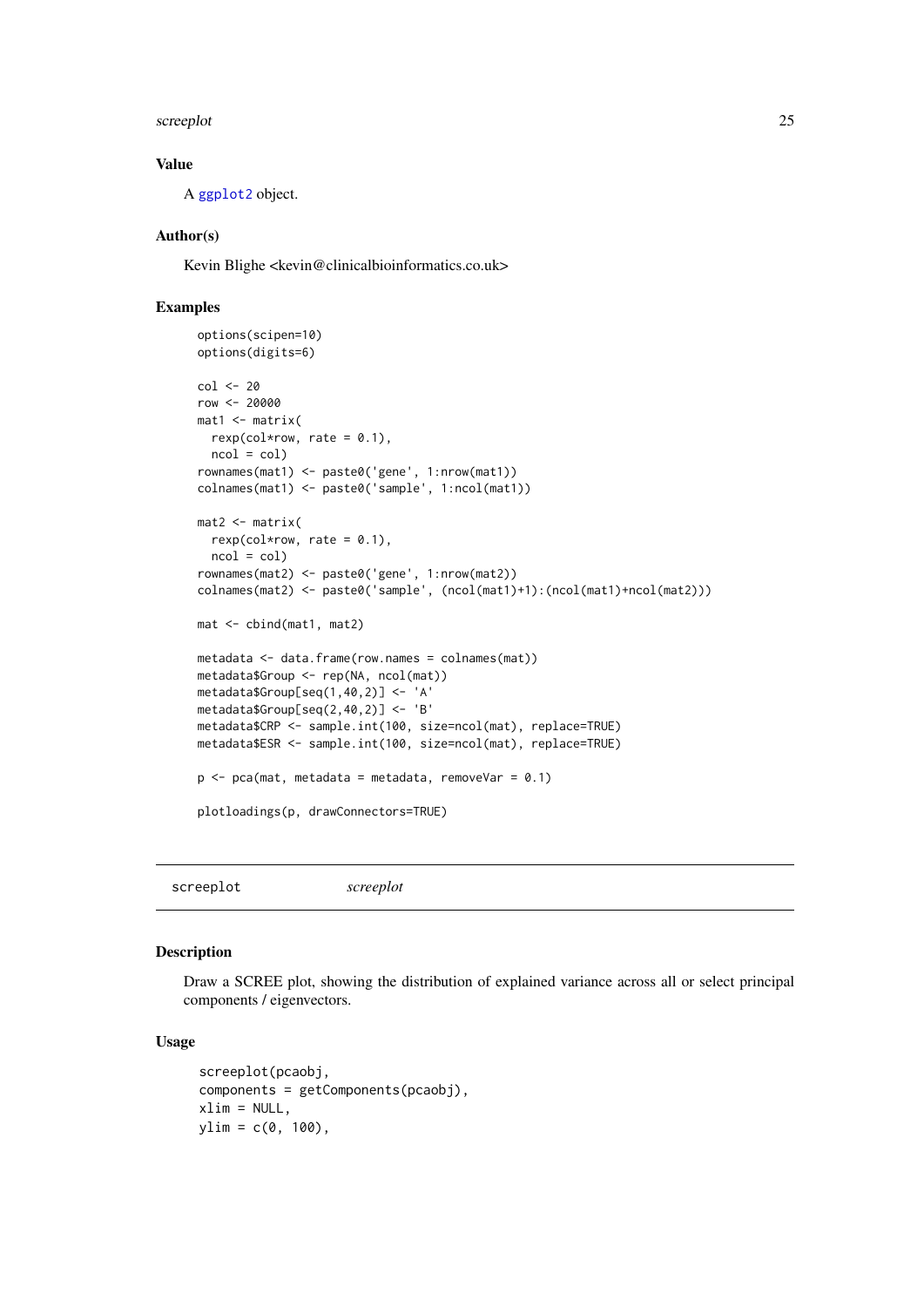```
xlab = 'Principal component',
xlabAngle = 90,
xlabhjust = 0.5,
xlabvjust = 0.5,
ylab = 'Explained variation (%)',
ylabAngle = 0,
ylabhjust = 0.5,
ylabvjust = 0.5,
axisLabSize = 16,
title = 'SCREE plot',
subtitle = ',
caption = ',
titleLabSize = 16,
subtitleLabSize = 12,
captionLabSize = 12,
colBar = 'dodgerblue',
drawCumulativeSumLine = TRUE,
colCumulativeSumLine = 'red2',
sizeCumulativeSumLine = 1.5,
drawCumulativeSumPoints = TRUE,
colCumulativeSumPoints = 'red2',
sizeCumulativeSumPoints = 2.0,
hline = NULL,
hlineType = 'longdash',
hlineCol = 'black',
hlineWidth = 0.4,
vline = NULL,
vlineType = 'longdash',
vlineCol = 'black',
vlineWidth = 0.4,
gridlines.major = TRUE,
gridlines.minor = TRUE,
borderWidth = 0.8,
borderColour = 'black',
returnPlot = TRUE)
```
#### Arguments

| pcaobi     | Object of class 'pca' created by pca(). REQUIRED.                                                       |
|------------|---------------------------------------------------------------------------------------------------------|
| components | The principal components to be included in the plot. DEFAULT = $getCompo$ -<br>nents(pcaobj). OPTIONAL. |
| xlim       | Limits of the x-axis. DEFAULT = NULL. OPTIONAL.                                                         |
| ylim       | Limits of the y-axis. DEFAULT = $c(0, 100)$ . OPTIONAL.                                                 |
| xlab       | Label for x-axis. DEFAULT = 'Principal component'. OPTIONAL.                                            |
| xlabAngle  | Rotation angle of x-axis labels. DEFAULT = 90. OPTIONAL.                                                |
| xlabhjust  | Horizontal adjustment of x-axis labels. DEFAULT = $0.5$ . OPTIONAL.                                     |
| xlabvjust  | Vertical adjustment of x-axis labels. DEFAULT = $0.5$ . OPTIONAL.                                       |
| ylab       | Label for y-axis. DEFAULT = 'Explained variation $(\%)$ '. OPTIONAL.                                    |
| ylabAngle  | Rotation angle of y-axis labels. DEFAULT = $0$ . OPTIONAL.                                              |
| ylabhjust  | Horizontal adjustment of y-axis labels. DEFAULT = $0.5$ . OPTIONAL.                                     |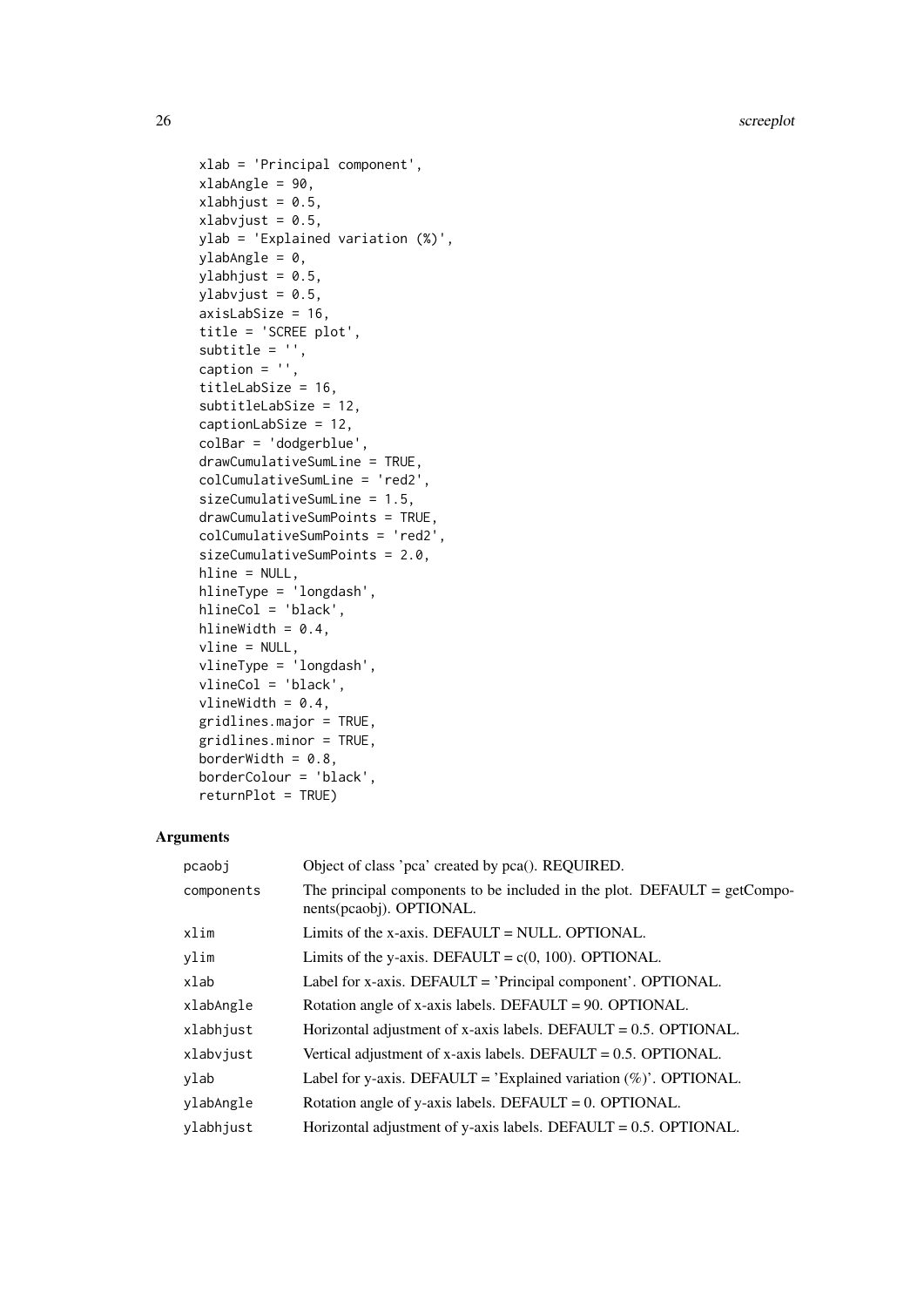#### screeplot 27

| ylabvjust                     | Vertical adjustment of y-axis labels. DEFAULT = $0.5$ . OPTIONAL.                                                                                                                                                                            |
|-------------------------------|----------------------------------------------------------------------------------------------------------------------------------------------------------------------------------------------------------------------------------------------|
| axisLabSize                   | Size of $x$ - and $y$ -axis labels. DEFAULT = 16. OPTIONAL.                                                                                                                                                                                  |
| title                         | Plot title. DEFAULT = 'SCREE plot'. OPTIONAL.                                                                                                                                                                                                |
| subtitle                      | Plot subtitle. DEFAULT = ". OPTIONAL.                                                                                                                                                                                                        |
| caption                       | Plot caption. DEFAULT = ". OPTIONAL.                                                                                                                                                                                                         |
| titleLabSize                  | Size of plot title. DEFAULT = $16.$ OPTIONAL.                                                                                                                                                                                                |
| subtitleLabSize               |                                                                                                                                                                                                                                              |
|                               | Size of plot subtitle. DEFAULT = $12$ . OPTIONAL.                                                                                                                                                                                            |
|                               | captionLabSize Size of plot caption. DEFAULT = 12. OPTIONAL.                                                                                                                                                                                 |
| colBar                        | DEFAULT = 'dodgerblue'. OPTIONAL.                                                                                                                                                                                                            |
| drawCumulativeSumLine         |                                                                                                                                                                                                                                              |
| colCumulativeSumLine          | Logical, indicating whether or not to overlay plot with a cumulative explained<br>variance line. DEFAULT = TRUE. OPTIONAL.                                                                                                                   |
|                               | Colour of cumulative explained variance line. DEFAULT = 'red2'. OPTIONAL.                                                                                                                                                                    |
| sizeCumulativeSumLine         |                                                                                                                                                                                                                                              |
|                               | Size of cumulative explained variance line. DEFAULT = $1.5$ . OPTIONAL.                                                                                                                                                                      |
| drawCumulativeSumPoints       |                                                                                                                                                                                                                                              |
|                               | Logical, indicating whether or not to draw the cumulative explained variance<br>points. DEFAULT = TRUE. OPTIONAL.                                                                                                                            |
| colCumulativeSumPoints        |                                                                                                                                                                                                                                              |
|                               | Colour of cumulative explained variance points. DEFAULT = 'red2'. OP-<br>TIONAL.                                                                                                                                                             |
| sizeCumulativeSumPoints       |                                                                                                                                                                                                                                              |
|                               | Size of cumulative explained variance points. DEFAULT = $2.0$ . OPTIONAL.                                                                                                                                                                    |
| hline                         | Draw one or more horizontal lines passing through this/these values on y-axis.<br>For single values, only a single numerical value is necessary. For multiple lines,<br>pass these as a vector, e.g., $c(60,90)$ . DEFAULT = NULL. OPTIONAL. |
| hlineType                     | Line type for hline ('blank', 'solid', 'dashed', 'dotted', 'dotdash', 'longdash',<br>'twodash'). DEFAULT = 'longdash'. OPTIONAL.                                                                                                             |
| hlineCol                      | Colour of hline. DEFAULT = $'black'$ . OPTIONAL.                                                                                                                                                                                             |
| hlineWidth                    | Width of hline. DEFAULT = $0.4$ . OPTIONAL.                                                                                                                                                                                                  |
| vline                         | Draw one or more vertical lines passing through this/these values on x-axis. For<br>single values, only a single numerical value is necessary. For multiple lines,<br>pass these as a vector, e.g., $c(60,90)$ . DEFAULT = NULL. OPTIONAL.   |
| vlineType                     | Line type for vline ('blank', 'solid', 'dashed', 'dotted', 'dotdash', 'longdash',<br>'twodash'). DEFAULT = 'longdash'. OPTIONAL.                                                                                                             |
| vlineCol                      | Colour of vline. DEFAULT = 'black'. OPTIONAL.                                                                                                                                                                                                |
| vlineWidth<br>gridlines.major | Width of vline. DEFAULT = $0.4$ . OPTIONAL.                                                                                                                                                                                                  |
|                               | Logical, indicating whether or not to draw major gridlines. DEFAULT = TRUE.<br>OPTIONAL.                                                                                                                                                     |
| gridlines.minor               |                                                                                                                                                                                                                                              |
|                               | Logical, indicating whether or not to draw minor gridlines. DEFAULT = TRUE.<br>OPTIONAL.                                                                                                                                                     |
| borderWidth                   | Width of the border on the x and y axes. DEFAULT = $0.8$ . OPTIONAL.                                                                                                                                                                         |
| borderColour                  | Colour of the border on the x and y axes. DEFAULT = $'black'$ . OPTIONAL.                                                                                                                                                                    |
| returnPlot                    | Logical, indicating whether or not to return the plot object. DEFAULT = TRUE.<br>OPTIONAL.                                                                                                                                                   |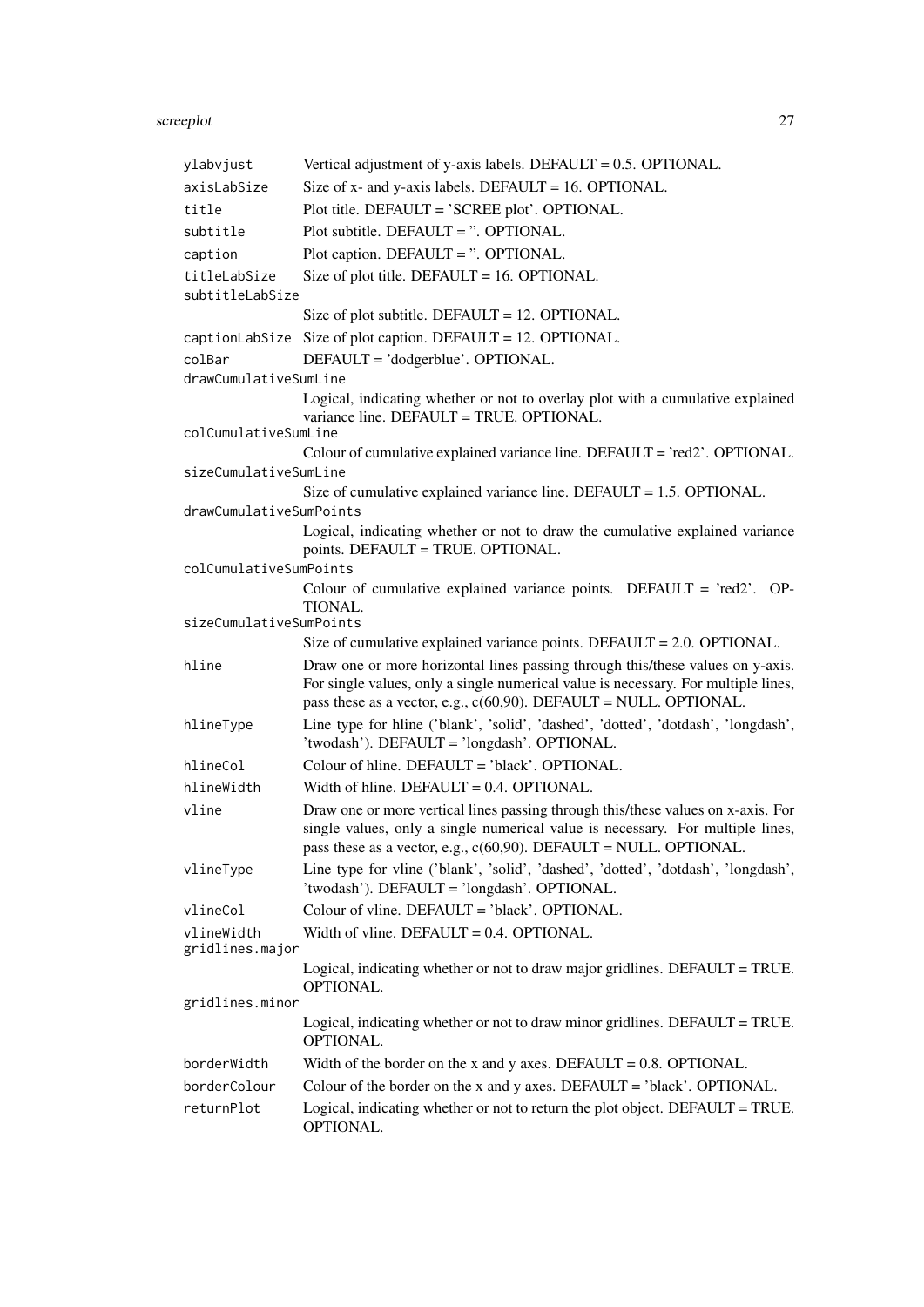<span id="page-27-0"></span>28 screeplot that the contract of the contract of the contract of the contract of the contract of the contract of the contract of the contract of the contract of the contract of the contract of the contract of the contract

## Value

A [ggplot2](#page-0-0) object.

#### Author(s)

Kevin Blighe <kevin@clinicalbioinformatics.co.uk>

#### Examples

```
options(scipen=10)
options(digits=6)
col <- 20
row <- 20000
mat1 <- matrix(
 rexp(col*row, rate = 0.1),
 ncol = colrownames(mat1) <- paste0('gene', 1:nrow(mat1))
colnames(mat1) <- paste0('sample', 1:ncol(mat1))
mat2 <- matrix(
 rexp(col*row, rate = 0.1),
 ncol = colrownames(mat2) <- paste0('gene', 1:nrow(mat2))
colnames(mat2) <- paste0('sample', (ncol(mat1)+1):(ncol(mat1)+ncol(mat2)))
mat <- cbind(mat1, mat2)
metadata <- data.frame(row.names = colnames(mat))
metadata$Group <- rep(NA, ncol(mat))
metadata$Group[seq(1,40,2)] <- 'A'
metadata$Group[seq(2,40,2)] <- 'B'
metadata$CRP <- sample.int(100, size=ncol(mat), replace=TRUE)
metadata$ESR <- sample.int(100, size=ncol(mat), replace=TRUE)
p \leq -pca(mat, metadata = metadata, removeVar = 0.1)screeplot(p)
screeplot(p, hline = 80)
```